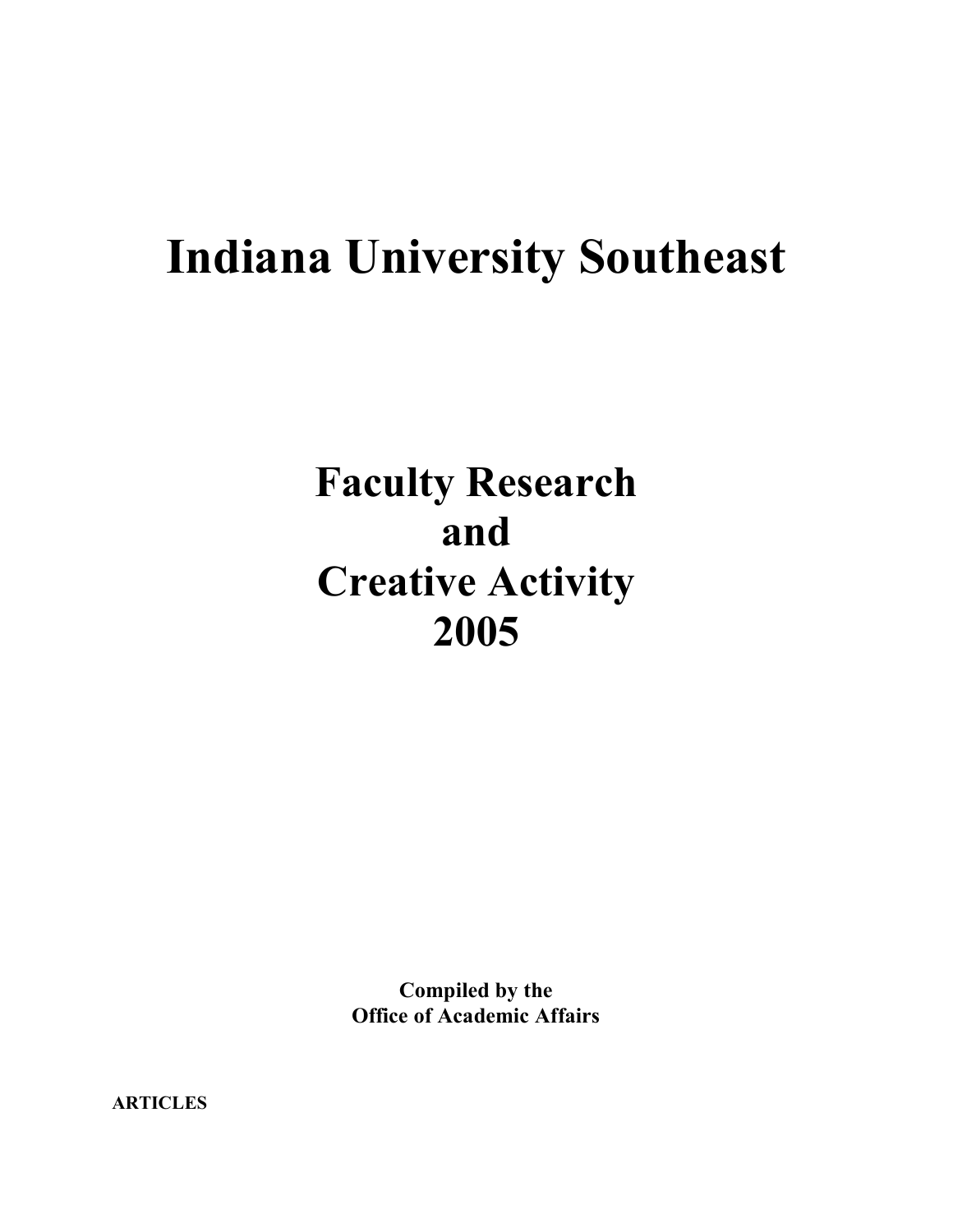Abernethy, Michael. AMale Bashing on TV.@ *The Contemporary Reader,*  $8^{th}$  *Ed.* Ed. Garv Goshgarian. New York: Pearson/Longman, 374-379.

Abshire, Jean. (2005). AOverseas Study.@ In The Success Guide for First Year Seminar, 2005- 2006 ed. Peters, Curtis, editor. New Albany, IN: Indiana University Southeast, pp. 7-1--7-5.

Babione, C., Divins, B. Guerriero, S., Swails, P. (2005). Teacher mentor training programs: Quality leaders for novice teachers. *Regional Midwest ATE Spring Conference Proceedings*, West Lafayette, IN.

Babione, C. and Daily, D. (2005). Engaging teachers in performance-based group reflective activity. *Regional Midwest ATE Spring Conference Proceedings*, West Lafayette, IN.

Babione, C., Shea, C.A. (2005). Special education mentoring within the context of rural schools. *Rural Special Education Quarterly*, 24 (2), 3-10.

Baker, Crump W. AOn properties of slightly precontinuous functions (with Erdal Ekici) *International Journal of Mathematical Sciences* 3 (2004), 341-399.

Baker, Crump W. On preserving pi gp-closed sets, *Far East Journal of Mathematical Sciences* 17(2005), 371-379.

Baker, Crump W. AR-irresolute functions, *Acta Ciencia Indica*, (2004), 775-780.

Baker, Crump W. R-preirresolute functions, *Carpathian Journal of Mathematics,* 21 (2005), 1-6.

Barney, D.K., Tschopp, D.J. & Wells, S.C. (2005). Property Taxes: Trends and Alternatives. *State Tax Notes*, 36 (8), 599-607.

Barney, D.K., Wells, S.C. & Tschopp, D.J. (2005). State Tax Amnesty Programs on the Rebound: Again. *Journal of State Taxation*, 23 (3), 47-52.

Beeby, James. Essays on *Plessy vs. Ferguson;* Mary E. Lease; Marcus Garvey and William M. Trotter in the *Encyclopedia of the Gilded Age and Progressive Era* edited by John Buenker and Joseph Buenker, M.E. Sharpe Inc.: New York, 2005.

Bingham, J.E. & Faulk, D.G. (2005). Economic Self-Sufficiency: The Minimum Cost of Family Support in Indiana=s Metropolitan Areas. *Indiana Business Review, 80 (3)*, 105.

Bowles, D. (2005). The Wizard of Oz: A Metaphor for Teaching Excellence. *The Teaching Professor*, (19) 8, 3-4.

Bowles, D. (2005). Overview of psoriasis. Nursing Spectrum, June 22, NURSEWEEK, a Gannett publication.

Christiansen, Linda. Weekly Reviews (case study creations) for the Wall Street Journal - 118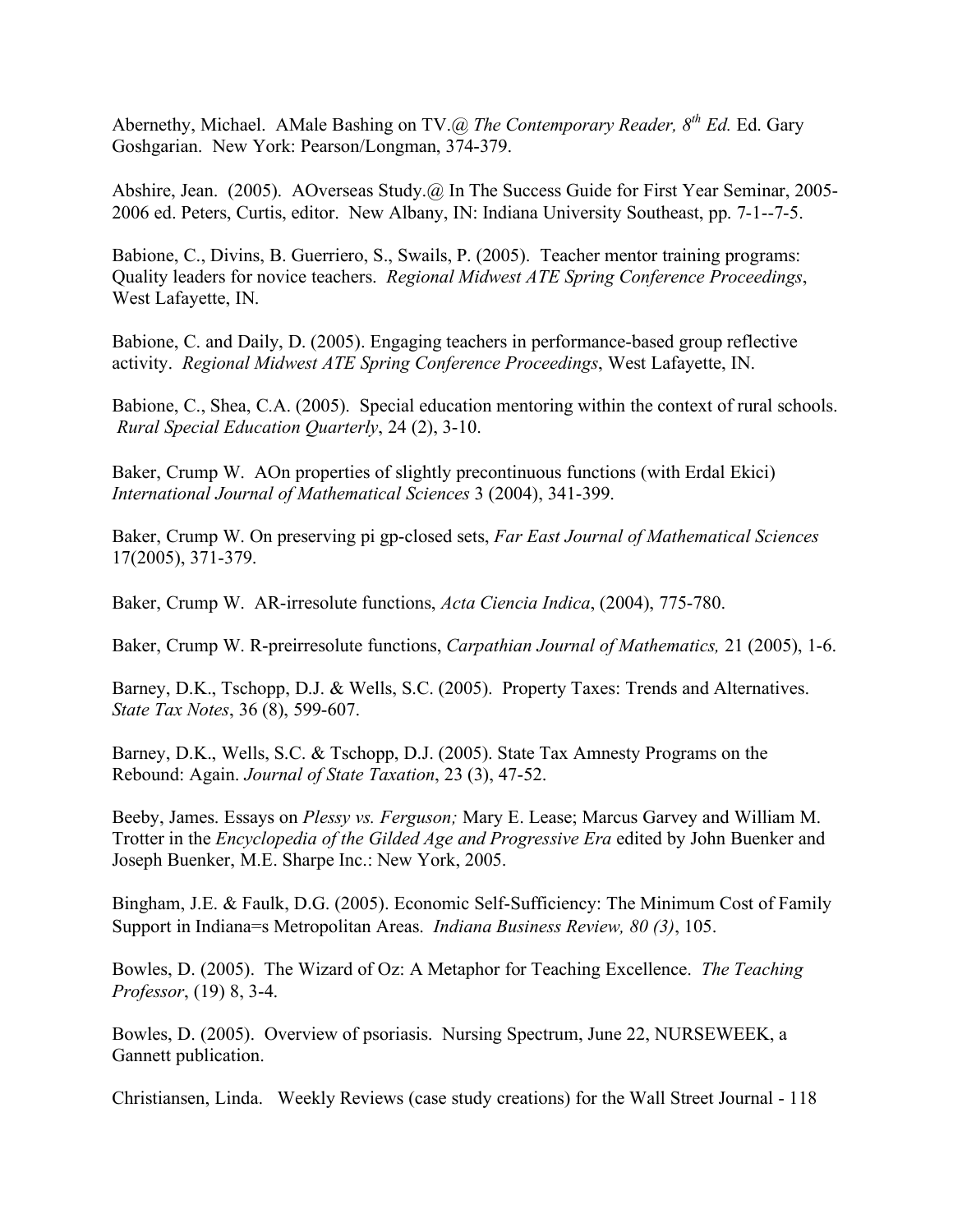total.

Dahlgren, D.J., Wille, D., Finkel, D., & Burger, T.D. (2005). Do active learning techniques enhance learning and increase persistence of first-year psychology students? Journal of the First Year Experience & Students in Transition, 17, (49-65).

Darnowski, DW, Saha, S. (2005). Effects of Cu and Fe on the growth of *Utricularia gibba* and *U. macrorhiza*. *Carnivorous Plant Newsletter* 34: 41-46.

Darnowski, DW, Celano, MA, Moberly, S, Lalor, CD. (2005). Vegetative Reproduction during development in Australian pygmy and tuberous sundews. *Acta Botonica Gallica* 152: 147-157.

Earley, Samantha. AIncidents in the Life of a Slave Girl.@ *Encyclopedia of Women=s Autobiography*. Eds. Jo Malin and Victoria Boynton. Westport, Conn. Greenwood, 2005. 275- 278.

Earley, Samantha. AToi Derricotte.@ *Encyclopedia of Women=s Autobiography*. Eds. Jo Malin and Victoria Boynton. Westport, Conn.: Greenwood, 2005. 189-190.

Edmonds, KE, Riggs, L, and Masden, T. (2005). Effects of Photoperiod, Melatonin, and the Pineal Gland on Compensatory Gonadal Hypertrophy during Postnatal Development in the Marsh Rice Rat (*Oryzomys palustris*). Zoological Science 22: 763-774.

Eplion, D. & Keefe, T. (2005). Best Practices for Preventing Cheating on On-Line Exams. In G. Richards (Ed.), **Proceedings of the World Conference on E-Learning in Corporate, Government, Healthcare, and Higher Education 2005** (pp. 296-303). Chesapeake, VA: AACE.

Eplion, D.M. & Keefe, T.J. (2005). On-Line Exams: Strategies to Detech Cheating and Minimize Its Impact. Instructional Technology Conference. Published on ERIC.

Ernstberger, Kathryn W. (With M.A. Venkataramanan). Refereed Proceedings: AImpact of Shared Fixed Costs, Technology and Shelf Space Issues on Assortment Planning,@ Decision Sciences Institute National Meeting, San Francisco, 2005.

Farrell, William. AThe Convict Least System,@ in Mary Bosworth (ed.) **The Encyclopedia of Prisons and Correctional Facilities**, pp. 175-178, Sage: Thousand Oaks, CA, 2005.

Faulk, D.G. & Landers, J. (2005). In the Zone: A Look at Indiana=s Enterprise Zones. *Indiana Business Review, 80 (2)*, 7-12.

Faulk, D.G. (2005). Outlook 2006: New Albany, IN. *Indiana Business Review, 80 (4)*, 23-26.

Finkel, D., Reynolds, C.A., McArdle, J.J. & Pedersen, N.L. (2005). The longitudinal relationship between processing speed and cognitive ability: Genetic and environmental influences. Behavior Genetics, 35, 535-549.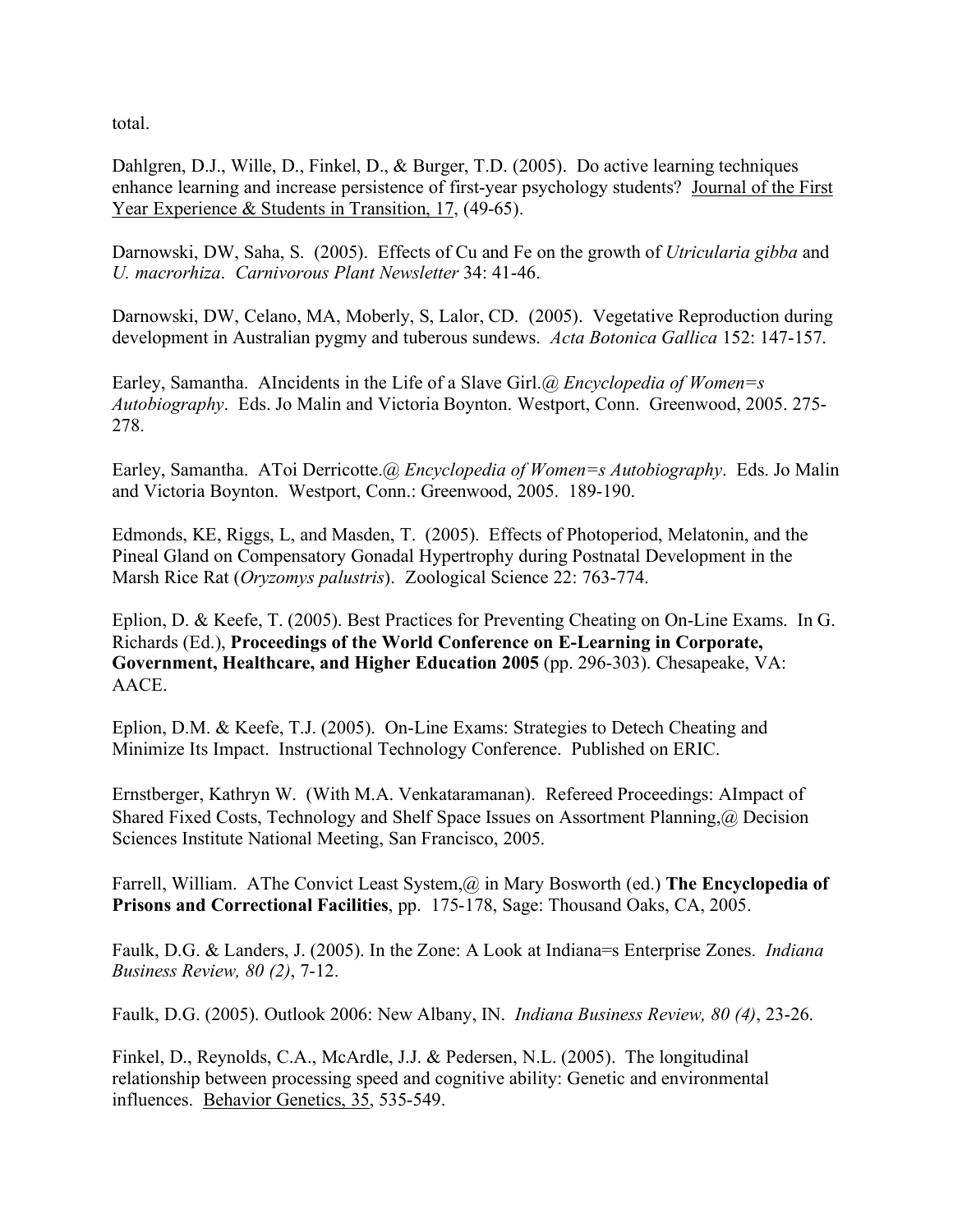Finkel, D., Reynolds, C.A., McArdle, J.J., Gatz, M., Berg, S., & Pedersen, N.L. (2005). Quantitative genetic analysis of latent growth curve models of cognitive abilities in adulthood. Developmental Psychology, 41, 3-16.

French, Sandra and Meredith, Vicki. AAn International Comparison of the Impact of Public Policies on Women=s Progress in the Accounting Profession.@ Journal of Accounting, Ethics & Public Policy. 2005.

French, G.R. & Coppage, R.E. (2005). TBO/LBO: An Effective Teaching and Learning System. *Journal of Teaching and Learning, 2 (7)*, 39-44.

Gugin, Linda. ALocal Government in Indiana,@ in *Indiana Politics and Public Policy*, 2nd edition, by Maurice M. Eisenstein (Pearson Education, Inc.).

Hare, Sara C. and Megan S. Willman. 2005. Book Review of *Egalia=s Daughters: A Satire of the Sexes*. In *Teaching Sociology* 33(3): 337-338.

Hare, Sara C. 2005. AUsing *The Simpsons* to Teach Gender Issues (a) In Teaching Sociological Concepts and the Sociology of Gender, 2<sup>nd</sup> edition, Edited by Marybeth C. Stalp and Julie Childers. Washington, DC: American Sociological Association.

Harris, K.J., Kacmar, K.M., & Witt, L.A. (2005). The Curvilinear Relationship Between Relationship Quality and Turnover Intentions. *Journal of Organizational Behavior*, 26, 363-378.

Harris, K.J. & Kacmar, K.M. (2005). An Investigation of Supervisor Constructs as Buffers on the Perceptions of Politics -Strain Relationship. *Journal of Occupational and Organizational Psychology*, 78, 337-354.

Harris, K.J., James, M.J., & Boonthanom, R. (2005). Perceptions of Organizational Politics and Cooperation as Moderators of the Relationship between Stress and Intent to Turnover. *Journal of Managerial Issues*, 17 (1), 26-42.

He, Y. & Wu, C. (2005). The Effects of Decimalization on Return Volatility Components, Serial Correlation, and Trading Costs. *Journal of Financial Research*, 28, 77-96.

Herdoiza-Estevez, Magdalena. *AThe Impact of American Pop Culture Beyond its Boundaries@* was included in the Proceedings of the 29<sup>th</sup> IALMH International Conference, Paris, France (July).

Herdoiza-Estevez, Magdalena. *ABuilding Partnerships to Promote Multicultural Practices and Global Understanding Among Teacher Candidates: Comparative Case Study@*, included in the Proceedings of the 3<sup>rd</sup> Annual Hawaii International Conference on Education (January).

Herdoiza-Estevez, Magdalena. *ACurriculum and Identities: The Mayan contribution to the education reform in Guatamala@* was included in the Proceedings of the  $12<sup>th</sup>$  International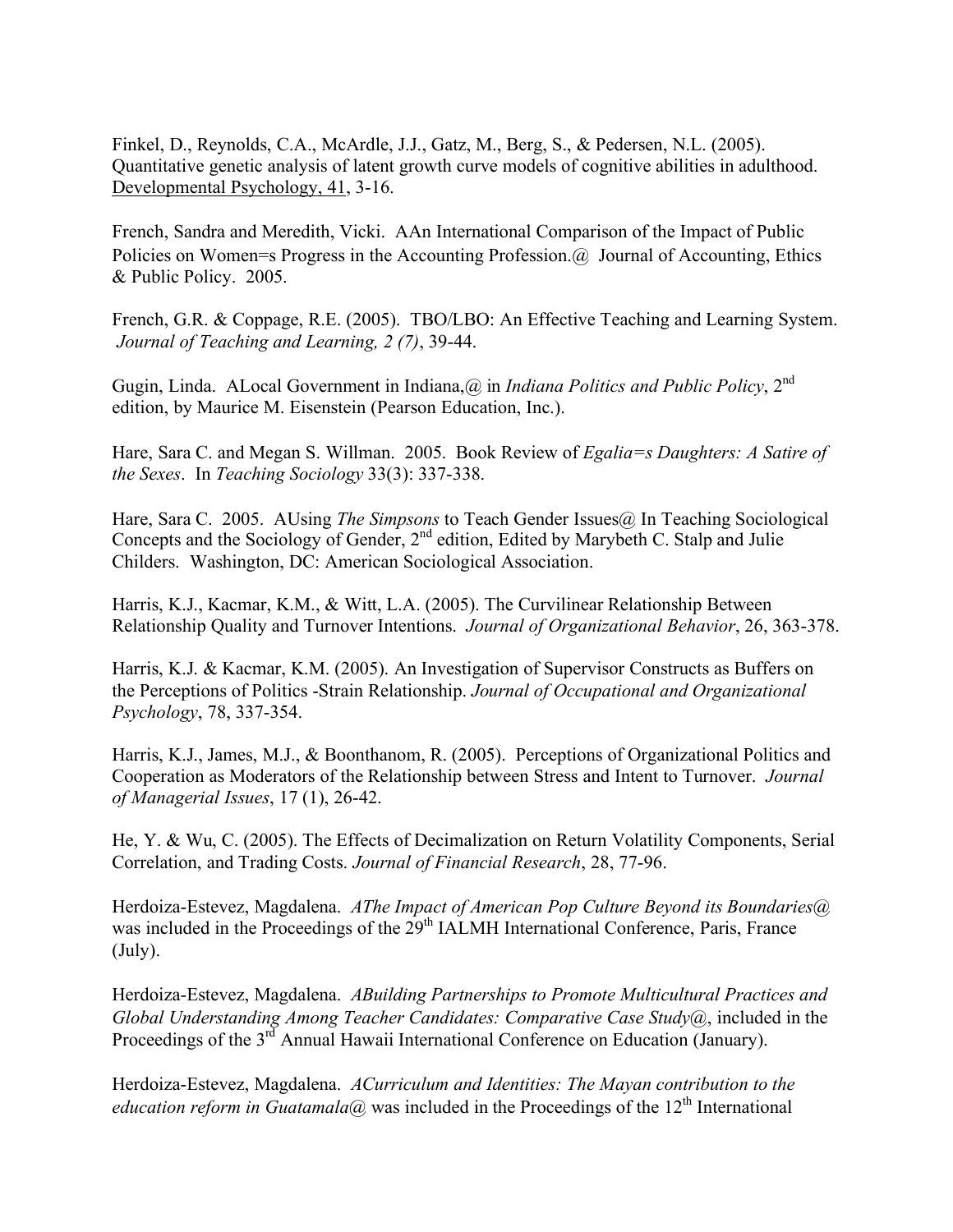Conference on learning: Granada, Spain (July).

Hollenbeck, J.E. AAn Avian Connection: The 1918 Influenza Pandemic@. Trakia Journal of Sciences, Vol. 3, No. 1, 2005.

Hollenbeck, James E. AAn Avian Connection as a Catalyst to the 1918-1919 Influenza Pandemic@, International Journal of Medical Science. 2005, 2: 87-90 (15 May 2005).

Jamski, William D. Problems. Indiana Mathematics Teacher, Volume 20, Number 2 (Fall/Winter 2005), pp. 16, 20.

Jamski, William D. AWhere=s the Proof?@ Indiana Mathematics Teacher, Volume 20, Number 2 (Fall/Winter 2005).

Jamski, William D. A>Adding= Fractions,@ Mathematics Teacher, Volume 99, Number 5 (December 2005/January 2006), pp. 308-09.

Jamski, William D. ADo You See What I See?@ Mathematics Teacher, Volume 99, Number 3 (October 2005), p. 151.

Jamski, William D. Calendar Problems. Mathematics Teacher. Volume 98, Number 7 (March 2005), pp. 480, 482.

Jamski, William D. Calendar Problems. Mathematics Teacher. Volume 98, Number 9 (May 2005), pp. 617, 619-620 (These problems, APrime Year, @ ATake Flight, @ AKB and MB, @ and AWhat Comes Next?@ were also featured at the NCTM Secondary Weekly Problem website, www.nctm.org/high/archive.asp.

Jamski, William D. AMore Cross-Atlantic Mathematica Dialog - or Is It Dialogue?@ Mathematics Teaching in the Middle School, Volume 11, Number 2 (September 2005), p. 52.

Jenks, Richard. ASwinging: A Review of the Literature.@ Reprinted in **Human Sexuality, First Edition**, by Hyde. McGraw-Hill.

Kauffman, James. ALost in Space: A Critique of NASA=s Crisis Communications in the *Columbia* Disaster.@ Public Relations Review 31 (2005): 263-75.

King, Granville. Conference Proceedings Publication: ANarcissistic Leaders & Effective Crisis Management: A Review of Potential Problems & Pitfalls.@ In Proceedings from the *2005 Midwest Academy of Management Annual Conference*, Chicago, IL.

McIlvoy, L.H. (2005). The effect of hypothermia and hyperthermis on acute brain injury. AACN Clinical Issues: Advanced Practice in Acute and Critical Care: Neurological Nursing, 16 (4), 488-500.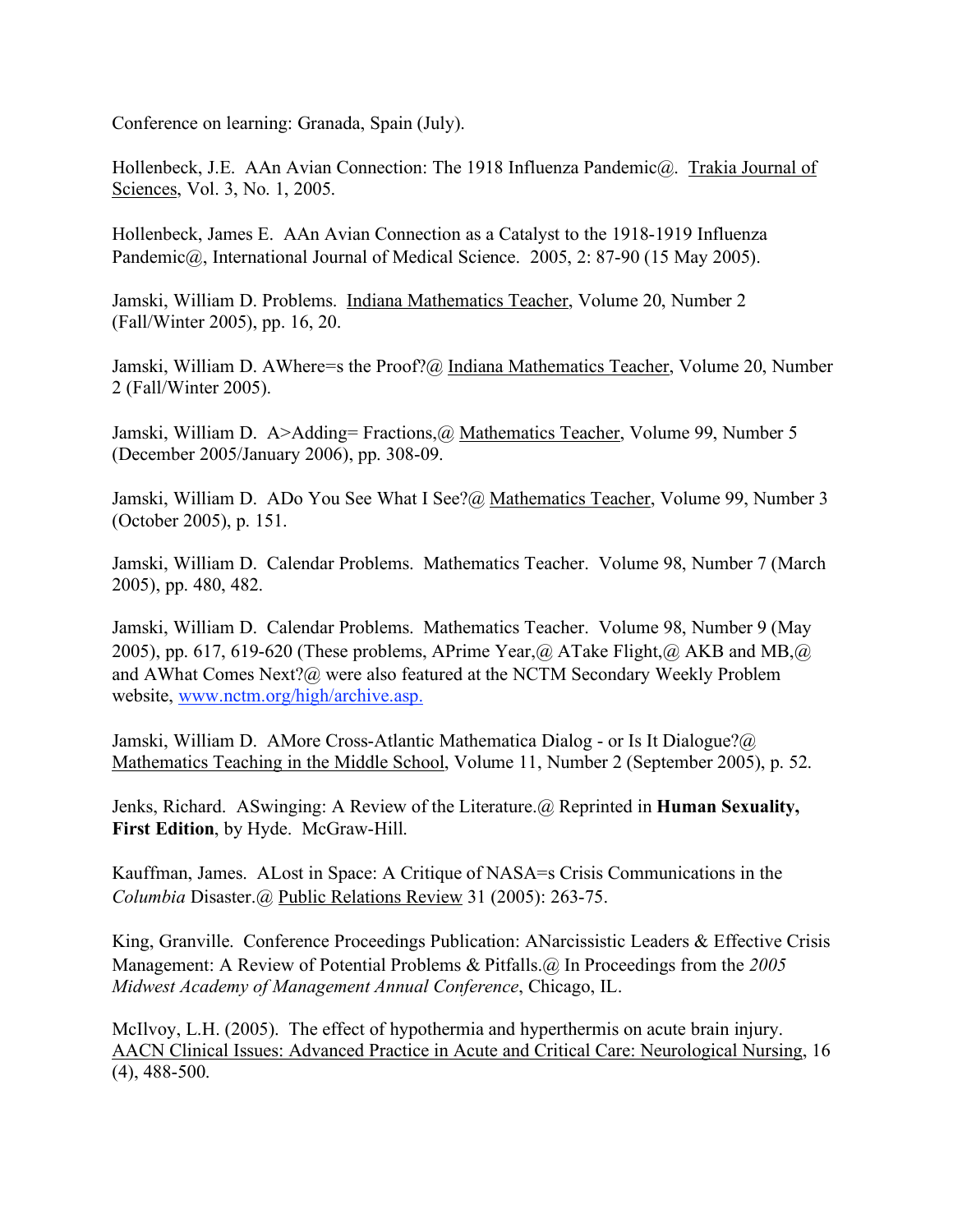McIlvoy, L., Hinkle, J.L., Fowler, S., & Bell, S. (2005). Guest Editorial: What are neuroscience nursing best practices? Journal of Neuroscience Nurses, 37 (5), 235.

Morgan, R.K. and Morgan, D.L. (2005). Writing in Psychology. In W.F. Buskist & S. Davis (eds.) *The Handbook of the Teaching of Psychology*. Blackwell Publishing. Invited Chapter.

Nunnelley, J.C. (2005). Brain basics for adults: Improving your interactions, creativity, and learning capabilities of your personal and professional life. *Kaleidoscope*. 18, 9-13. Ashland, KY.

Otu, Emmanuel. Thermodynamics of the extraction of bismuth with mono-2-ethylhexyl phosphoric acid. Proceedings of the International Solvent Extraction Conference, Beijing China, ISEC2005, pp. 206-211 (peer reviewed).

Pinkston, Gary L. *Digital Camera=s Role in Language Arts*, Kentucky English Bulletin, (2005), Vol. 54: 2 & 3, Winter Spring.

Pinkston, Gary L. *Ebooks Ease Access to Reading*, Indiana Reading Journal, (2005), Vol. 37, 1:27.

Pinkston, Gary and Kevin Sue Bailey. AEbooks Ease Access to Reading, @ Indiana Reading Journal, Vol. 32, 27-31.

Schansberg, D. Eric. AScripture and Property: Has anyone read the  $8<sup>th</sup>$  Commandment Lately?@, *Indiana Policy Review*, Spring 2005, p. 9-11.

Schansberg, D. Eric. AThe Internal Contradictions of Being >Pro-Choice=@, *Indiana Policy Review*, Spring 2005, p. 24-27.

Schwert, D.D., et al, *Journal of Medicinal Chemistry* 2005, 48, 7482-7485.

Shen, Yu. AChinese Warlordism,@ an entry in *New Dictionary of the History of Ideas*, submitted in 2004, and published by Charles Scribner=s Sons/Thomson Gale in early 2005.

Smead, Rosemarie. Publication of Ergenler Icin Grupla Psikolojik Dansisma Uygulamalari Vol. 1, In conjunction with Professor Dr. Alim Kaya, Innou University, and his doctoral student Mesut Salkers and Professor Dr. Sonay Guncray.

Sung, Chang Oan and Charlie Y. Shim. AA New Software Development Model: Mechanical Process Model@, INFORMATION: An International Interdisciplinary Journal, Vol. 8, No. 5, September 2005.

Sweigart, W. (2005). ASexual Orientation as One Component of Multiculturalism.@ In M. Zimmerman (Ed.). Growing Through Our Past into the Future: Journeys of Educators on the Path to Cultural Competence (pp. 60-64). Indianapolis, IN: IUPUI.

Thackeray, Frank. Series Editor for Greenwood Press= 50-volume *Histories of the Modern*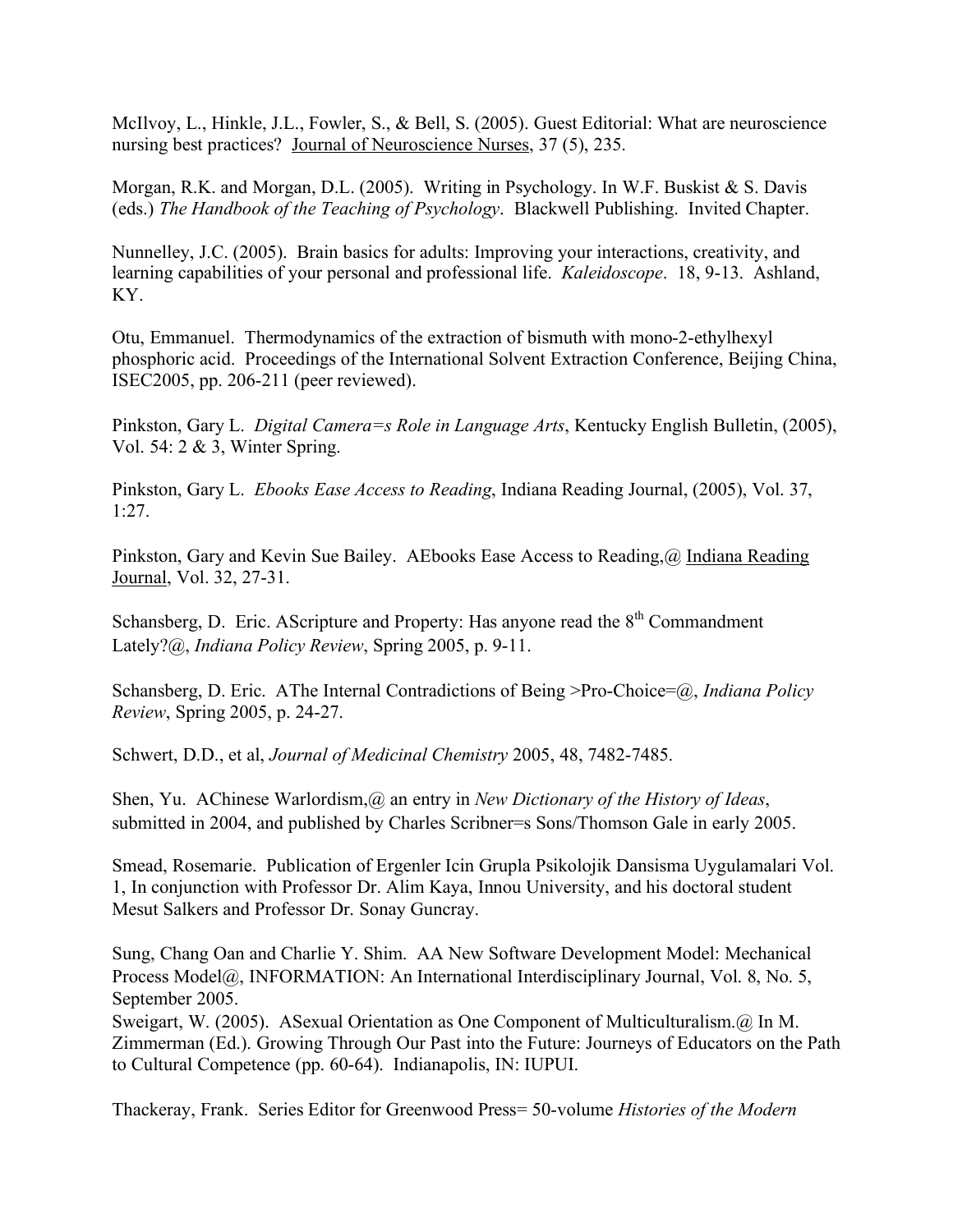*Nations* series: *The History of Central America, The History of Ghana, The History of Indonesia, The History of Iraq, The History of Venezuela*.

Wadsworth, F.H., Haines, D., Paynter, J., Terry, A., and Tunnanen, M. (2005). Abstract Only. Comparison of Finnish, American, and New Zealand Franchisee Satisfaction. International Business and Economics Research Conference.

Wert, Joseph. AVoter Turnout in Indiana Counties: A Statistical Analysis@. Published in the Journal of the Indiana Academy of Social Sciences, Summer of 2005.

Wisman, Raymond. *Search Engines: Security, Privacy and Ethical Issues*. chapter of Handbook of Information Security, edited by Hossein Bidgoli, John Wiley & Sons, Inc., published 2005.

Wisman, Raymond and Forinash, Kyle. *Building real laboratories on the Internet*, International Journal of Continuing Engineering Education and Life-long Learning, 2005 Vol. 15, Nos. 1/2.

Wisman, Raymond F. and Forinash, Kyle. ABuilding real laboratories on the internet@, *Int. J. Cont. Engineering Education and Lifelong Learning (IJCELL)*, vol. 15, nos. 1/2, 2005, pp. 56- 66.

## **BOOKS**

Anderson, Virginia and Susan Romano, eds. *Culture Shock and The Practice of Profession: Training the Next Wave in Rhetoric and Composition*. Cresskill, NJ: Hampton, 2005.

Brewer, Neil H. The 8 O=Clock Bell, 2005, Hartwell Publications.

Carducci, B.J. (2005). The shyness workbook: 30 days to dealing effectively with shyness. Champaign, IL: Research Press.

Harris, K.J. & Kacmar, K. (2005). Perceptions of Organizational Politics as a Source of Work Stress. Handbook of Work Stress.

Pittman, Paul. *APICS CPIM Strategic Management of Resources Reprints*, co-editor of this edited book, 2005.

## **MEDIA MATERIALS**

Fields, T.H. AGiving Corrective Feedback in Peer Review, FACET DVD, published by Indiana University, 2005.

Reid, J., et al (co-editors), Glazer, M., Miller (editors). (2005). Lest we forget: Kentucky=s POW Nurses. DVD. Louisville, KY: Kentucky Nurses Association.

Treves, D.S. and Martens, C.D. 2005. *Penicillium* spp. A visual resource published in the Visual Collection of the American Society for Microbiology=s MicrobeLibrary (an online resource for research and education).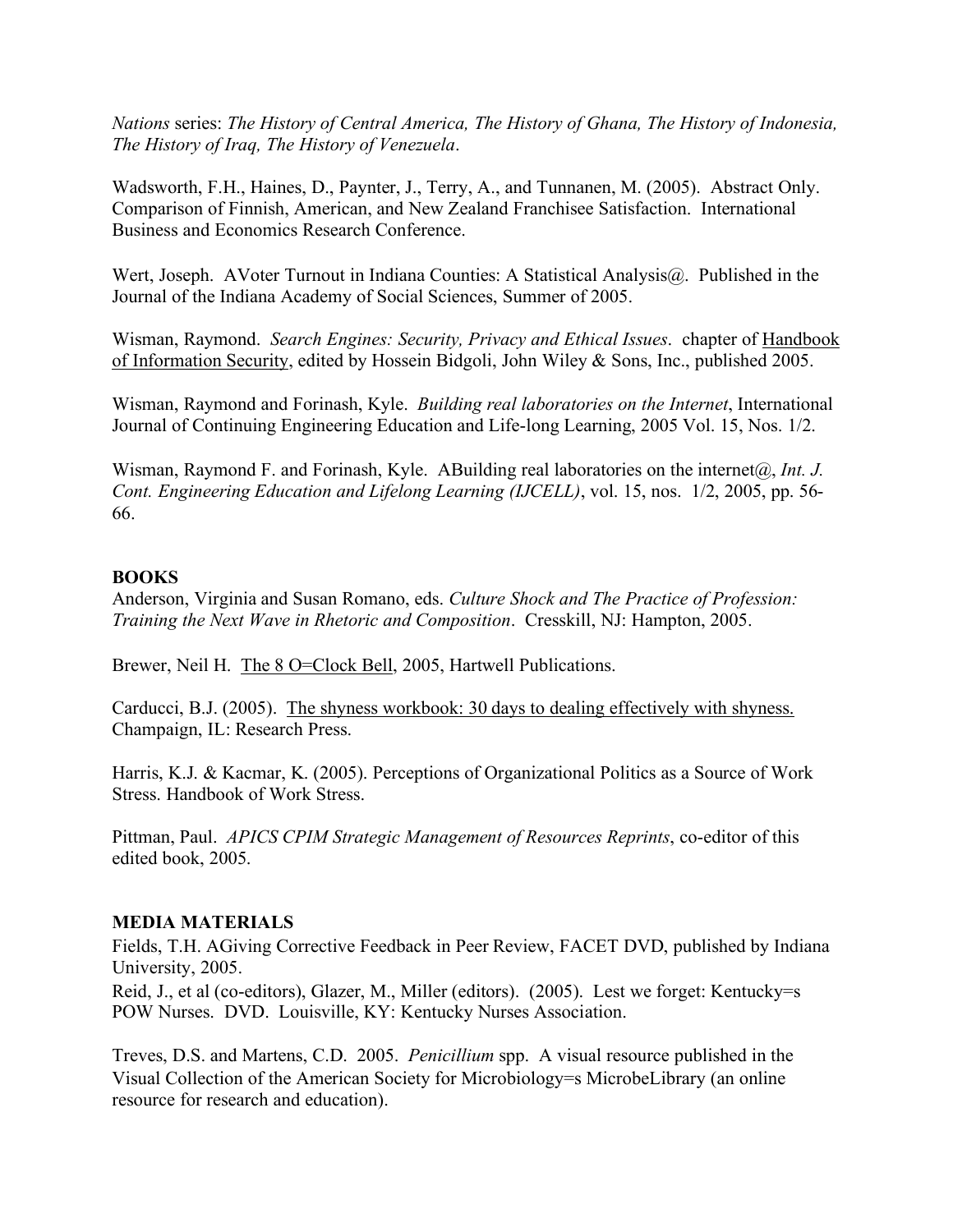Treves, D.S. and Martens, C.D. 2005. *Aspergillus* spp. A visual resource published in the Visual Collection of the American Society for Microbiology=s MicrobeLibrary (an online resource for research and education).

# **PAPERS PRESENTED**

Alse, Janardhanan and Srinivasan, Arun. ASpatial Analysis of Public Expenditure on Health Care in India@, presented at the Southwest Economic Conference, New Orleans, March 2005.

Ambrose, Timothy. AThe Reawakening of the Goddess in *Don Quijote Part 1*.@ Paper presented in a special session: Don Quijote (1605): Myth and History.@ December 30, 2005, at the Modern Language Association Convention in Washington, DC.

Anderson, Virginia. AAltruism and Ecology: A Burkeian Corrective on Scholarship for a Caring Society.@ The 19<sup>th</sup> Penn State Conference on Rhetoric and Composition/Triennial Conference of the Kenneth Burke Society. University Park, PA. 12 July 2005.

Anderson, Virginia. AAltruism and Rhetoric=s Open Hand: Models of Altruistic Motivation as Burkeian Identification.@ Conference on College Composition and Communication. San Francisco, CA. 17 Mar. 2005.

Ash, Robert C. Project Planning: Traditional Methods versus Critical Chain, presented at the 36th Decision Sciences Institute Annual Meeting in San Francisco, CA on November 20, 2005.

Babione, C. & Camahalan, F. (2005). *University curriculum and assessment alignment for teachers as researchers*. ATE National Academy. Fairfax, VA.

Babione, C., Divins, B., Guerriero, S., Swails, P. (2005). *Teacher mentor training programs: Quality leaders for novice teachers*. Regional Midwest ATE Spring Conference, West Lafayette, IN.

Babione, C. & Daily, D. (2005). *Engaging teachers in performance-based group reflective activity*. Regional Midwest ATE Spring Conference, West Lafayette, IN.

Bailey, Kevin Sue. October 6, 2005, AThe Evolution of a School District, Hoosier >How-To= Showcase: What=s Working in Indiana Schools,@ Indiana Staff Development Council Fall Conference, Indianapolis, Indiana.

Bailey, Kevin Sue. October 7, 2005, AUsing Writing to Teach Reaching to Teach Writing: NWP in Indiana, @ Indiana Teachers of Writing Annual Conference, Indianapolis, Indiana.

Bailey, Kevin Sue. April 19, 2005, AEducation Technology: I-Read and Technology Integration,@ Indiana Department of Education, Education Technology State Conference, Indianapolis, Indiana.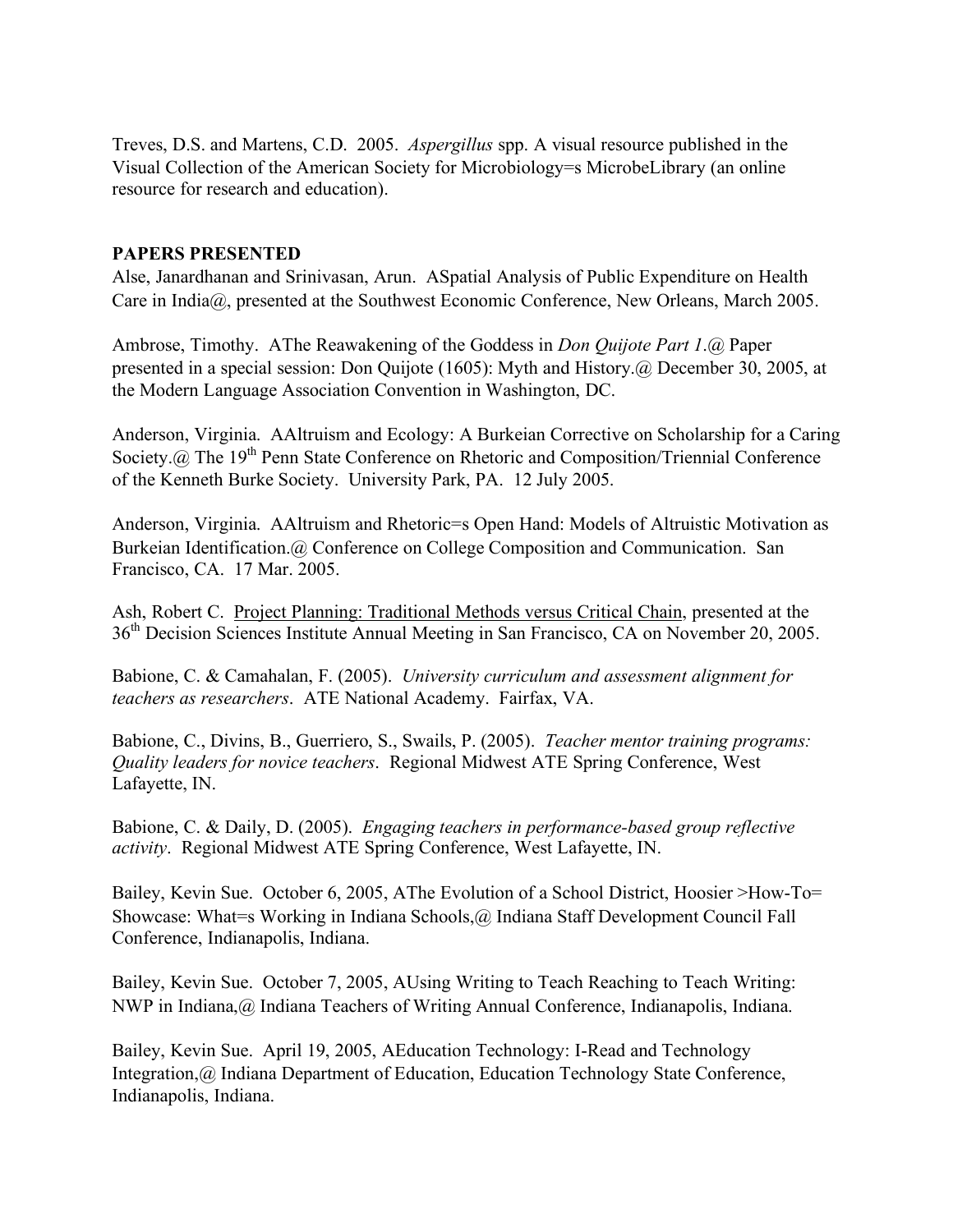Baker, Claude D. 2005. Indiana Environmental Health Assn., Mosquito Research.

Baker, Claude D. 2005. Mosquito Presentation, Butler Undergraduate Research Conference.

Baker, Claude D. 2005. Indiana Environmental Health Assn., SE Chapter, Mosquito Research.

Baker, Claude D. 2005. Mosquito Poster Presentation, University of Dayton, Mentor for Aaron Fields.

Baker, Claude D. 2005. Mosquito Presentation, RISC, Univ. S. Indiana.

Barney, D.K., Wells, S.C., Tschopp, D., & Odaiyappa, R. AThe Hammer Penalty: Did it Nail California Taxpayers?@ *Academy of Business Disciplines Annual Meeting*, held in Ft. Myers Beach, Florida, November 2005.

Barney, D.K. AComplexity in U.S. GAAP,@ *Academy of Business Disciplines Annual Meeting,* held in Ft. Myers Beach, Florida, November 2005.

Bochan, Bohdan. AThe Morphology of Openness in the Works of Ingeborg Bachmann.@ Twentieth-Century Literature and Culture Conference at University of Louisville, Feb. 24-26, 2005.

Bochan, Bohdan. ASynecdochic Discourse in Remarque=s >All Quiet on the Western Front=, $\omega$ University of West Georgia: International Literature Conference on Arms & Letters. Atlanta, October 27-29, 2005.

Bower, Stephanie. AChanging Circumstances: Age-Cohort Variation in the Path to Residence in a Middle-Class Streetcar Suburb in 1910,@ Social Science History Association Meeting, Portland, OR, Fall 2005.

Bower, Stephanie. AThe Origins of the Middle Class: A Three-Generation Study of the Residents of a Streetcar Suburb of Louisville, Kentucky in 1910,@ New England Historical Association Meeting, Weston, MA, Spring 2005.

Bowles, D. Pattern Manifestation of Nurse Educators and Clinicians. Poster presentation for International Sigma Theta Tau Biennial Conference, Indianapolis, November 14.

Bowles, D. Strategies to Promote Active Learning: Proven Winners. The Teaching Professor Conference, Schaumberg, IL May 20-22.

Brewer, Neil H. August 8, 2005. Keynote Speaker for all Employees - Opening Day for The New Albany Floyd County School Corporation. Topic: *What Great Teachers Know*.

Camahalan, F.M.G. (July, 2005). Southeast Asian Professor Meets American Graduate Students: Learning Orientations in Two Different Cultures. A virtual paper presentation at the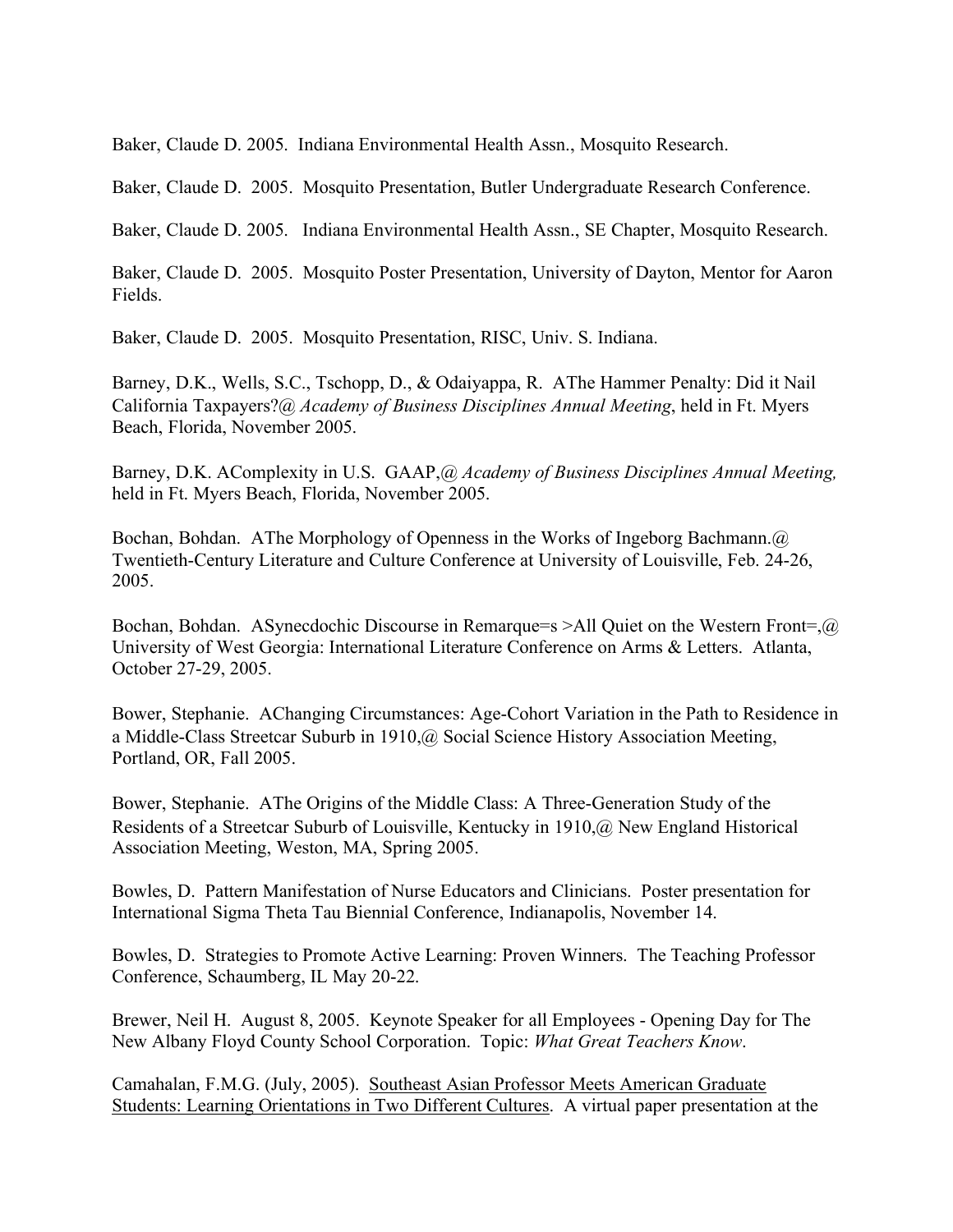International Conference on Diversity, Beijing, China.

Camahalan, F.M.G. & Shea, C. (2005, April). Becoming Proactive Leaders: Preparing Initial Candidates to Grasp the Reins of Governance. Paper presented at the Midwest Association of Teacher Educator Conference, Indiana.

Camahalan, F.M.G., Brewer, N., Daily, D., Shea, C. (2005, November). Creating a Culture of Thinking That Hones Teaching Dispositions. Paper presented at the  $4<sup>th</sup>$  Annual Symposium on Educator Disposition, Erlanger, KY.

Camahalan, F.M.G. (2005, June). Effects of self-regulated learning in mathematics achievement of selected southeast Asian children. Paper presented at the International Conference on Social Sciences, Honolulu, Hawaii.

Camahalan, F.M.G. (July, 2005). Developing Students= Theoretical Sense Using Grounded Theory Approach in Teaching. A virtual paper presentation at the 12<sup>th</sup> International Conference on Learning, Granada, Spain.

Carducci, B.J. (2005, March). Everything you ever wanted to know about shyness but were too shy to ask. Invited address at the meeting of the Midwest Institute for Students and Teachers of Psychology, Glen Ellyn, IL.

Carducci, B.J. Fuchs, A., Wagner, W.G., & Carmickle, M. (2005, August). Why shy?:Gender differences in Teen=s self-perceived causes of shyness. Poster presentation at the annual meeting of the American Psychological Association, Washington, D.C.

Carducci, B.J. (2005, August). Don=t shy away from facilitating the college-to-work transition. In Paul I. Hettich (Chair), Striving, surviving, and thriving in the workplace - Four Perspectives. Symposium conducted at the annual meeting of the American Psychological Association, Washington, DC.

Carducci, B.J. (2005, February). Everything you ever wanted to know about shyness but were too shy to ask. Invited presentation to the Psi Chi Chapter and Psychology Department at Michigan State University (date: 4-20-05; sponsored by the Michigan State University Chapter of Psi Chi Honor Society in Psychology).

Carducci, B.J. (2005, March). Help Wanted: Faculty Involvement in Career Preparation for Psychology Major. In Paul I Hattich (Chair), Preparing for college workplace transitional issues. Symposium at the meeting of the Midwest Institute for Students and Teachers of Psychology, Glen Ellyn, IL.

Carducci, B.J. (2005, February). Everything you ever wanted to know about shyness but were too shy to ask. Invited presentation to the Psi Chi Chapter and Psychology Department at Stanford University (date: 4-25-05; sponsored by the Standford University Chapter of Psi Chi Honor Society in Psychology).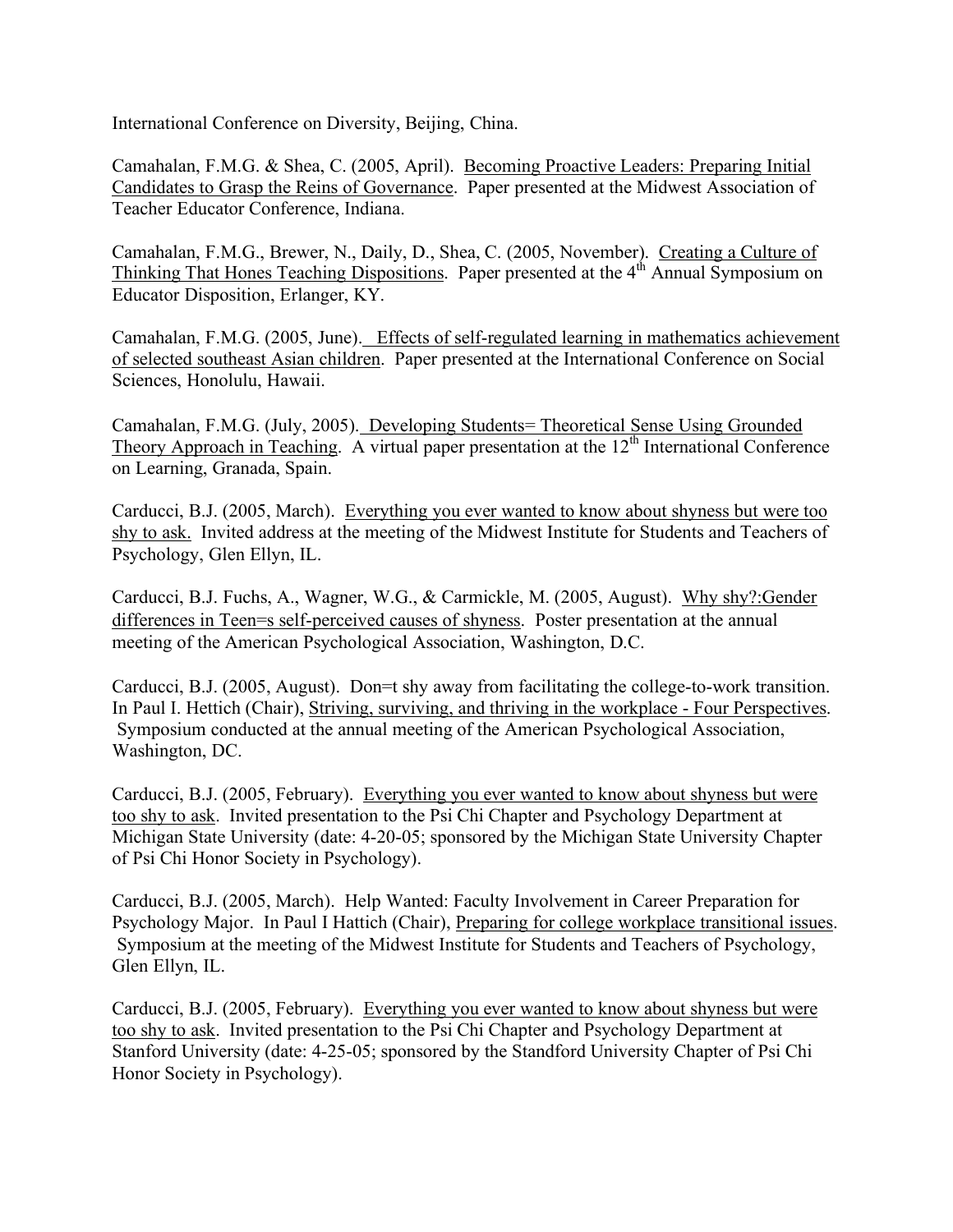Carlton, Rebecca. AVitamin A, B, C, or D: Well-Balanced and Healthy Grading Criteria in Public Speaking.@ Presented in a panel at National Communication Association Annual Convention in Boston. November 18, 2005.

Carlton, Rebecca. AEnhancing Your Presentations.@ Presented to Public Relations Society of America Annual Meeting in Louisville, KY. November 10, 2005.

Carlton, Rebecca. AHealthy Classes Begin on the First Day.@ Presented at National Communication Association Annual Convention in Boston. November 19, 2005.

Christiansen, L. ATeaching Students to Approach Business Situation Ethically,@ The Academy of Business Disciplines Annual Meeting, November 2005.

Christiansen, L. & Jenks, R. AViolence in the Workplace: An Empirical Study,  $\omega$  The Academy of Legal Studies in Business National Conference, August 2005.

Cochran, Delaine. Poster Presentation of Math 112 Course (Carnegie Learning Software and Problem Based Learning) at the SBC Summer Leadership Conference, IUPUI, Indianapolis.

Dahlgren, D.J. (2005). *The Impact of First Year Seminar Courses and Gender on the Study Strategies, Personal-emotional Adjustment, and College Attachment of Freshman Students*. Presented October 21, 2005 at the Indiana Academy of Social Sciences Annual Meeting.

Darnowski, DW. Poster on ACarnivory in Triggerplants@ at the 2005 International Botanical Congress in Vienna, Austria.

Edmonds, KE and Kast, A. Effects of Hypothyroidism on Reproductive Development and of Ethanol Administration on Compensatory Testicular Hypertrophy in the Marsh Rice Rat (*Oryzomys palustris*). Poster presented at the American Society of Mammalogists 85th Annual Meeting at Southwest Missouri State University, Springfield, MO (6/15-20/05).

Ehringer, Margaret. Presented AEnabling Grades K-9 Teachers of Mathematic to Increase Students= Learning@ as a workshop at the NCTM (National Council of Teachers of Mathematics) annual meeting in Anaheim, CA, April 6-9.

Eplion, D.M. & Keefe, T.J. (2005). On-Line Exams: Strategies to Detech Cheating and Minimize Its Impact. Instructional Technology Conference. Presented in Murfreesboro, TN. April 2005.

Eplion, D. & Keefe, T. (2005). Best Practices for Preventing Cheating on On-Line Exams. In G. Richards (Ed.), **Proceedings of the World Conference on E-Learning in Corporate, Government, Healthcare, and Higher Education 2005** (pp. 296-303). Chesapeake, VA: AACE, Presented in Vancouver, BC. October 2005.

Fankhauser, Robin. AUsing Research and Best Practice to Design a Teacher Interview Process@ Presentation at the Annual Conference of the Association of Supervision and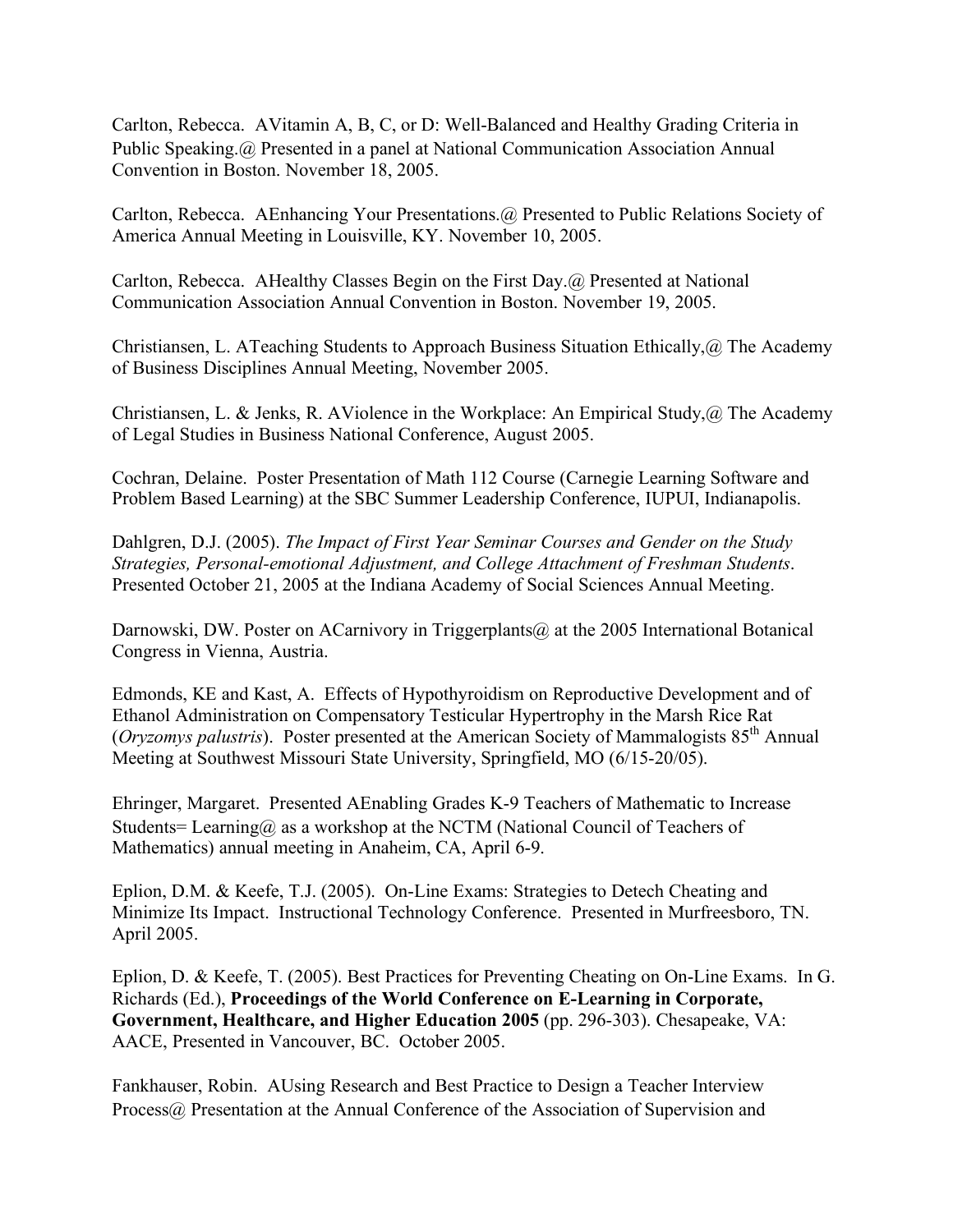Curriculum Development, Orlando, Florida, April 2, 2005.

Fankhauser, Robin. AIs Your School Culture Stepping on Your Students= First Amendment Rights?@ Presentation at the Kentucky Association of School Administrators Conference, Louisville, Kentucky, July 14, 2005.

Farrell, William. Presented a paper APeacemaking Criminology in an International Perspective, @ at the annual meetings of the American Society of Criminology, November 2005 in Toronto.

Felsen, Liam. AStar Wars and its place in Literary Genre: Science Fiction or Fantasy?@ Guest lecture delivered at the  $5<sup>th</sup>$  annual ConGlomeration conference, Louisville, KY, August 12-14, 2005.

Felsen, Liam. Presider, AReflections on the First Year on the Job, or, What I Wish I Had Known While Still in School: A Roundtable Discussion.@ This was a panel discussion at the 40<sup>th</sup> annual International Medieval Congress, Kalamazoo, MI, May 5-8, 2005.

Fields, T.H. *Teaching students to apply TSC and ASCA models in real life applications*. The Annual Summer School Counseling Summer Academy, Houston, TX, June, 2005.

Fields, T.H. and Hines, P. *The new NCATE requirements: Proving that school counselors make a difference in K-12 schools*. Association for Counselor Educators and Supervisors Triennial Conference, Pittsburgh, October, 2005.

Fields, T.H. *How counselors can assist in closing achievement gaps*. Southern Indiana Middle Level Conference, New Albany, IN, December 2005.

Fields, T.H., Herdoiza-Estevez, M., Murray, G., and Simms, K. *Effect of popular culture on the mental health of African-American and Latino youth*. Panel presentation at Indiana Counseling Association conference, Indianapolis, February 2005.

Finkel, D., Reynolds, C.A., McArdle, J.J., & Pedersen, N.L. (2005, November). Cohort differences in patterns of decline in cognitive abilities. Annual meeting of the Gerontological Society of America, Orlando, FL.

Finkel, D. & McGue, M. (2005, June). Genetic and environmental influences on intraindividual variation in reaction time [Abstract]. Behavior Genetics, 35, 800.

Forinash, Kyle. >Video Analysis of Brownian Motion=; invited talk for the 2005 American Association of Physics Teachers summer meeting in Albuquerque, NM. January 9-12.

Free, Kathleen. Drexel University Nursing Education Institute 2005, June 3-6, 2005, Atlantic City, NJ, Title of Presentation: Active Learning: Critical Thinking in the Clinical Setting.

French, G.R. & Copppage, R.E. APerceptions Regarding an Innovative Curriculum for Financial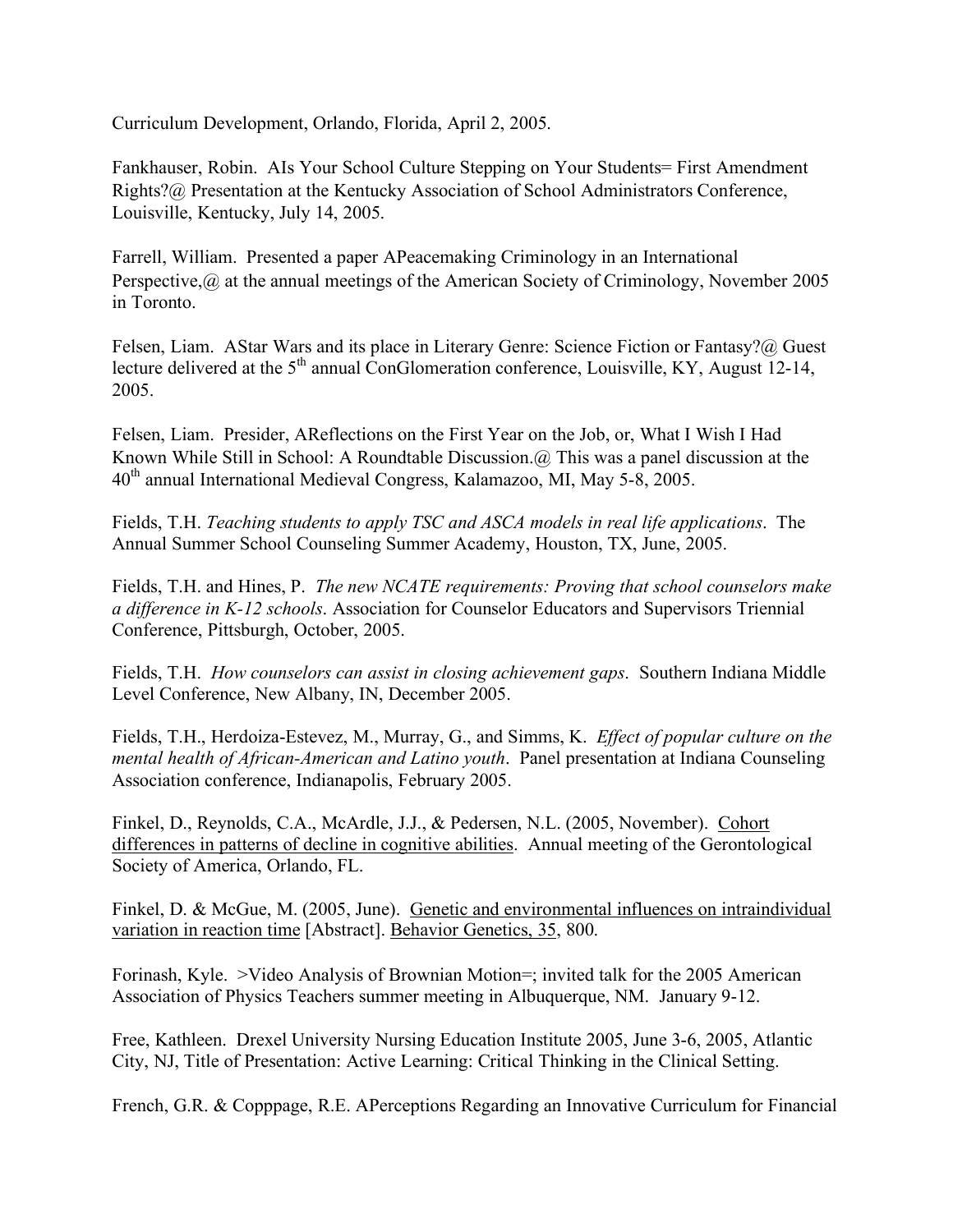Professionals,@ Academy of Business Disciplines Annual Meeting, held in Fort Meyers, Florida, November 2005.

Hare, Sara C. AThe High Cost of Being Poor. @ Presented at the annual meeting of the Indiana Academy of the Social Sciences. Terra Haute, IN 2005.

Hare, Sara C. ABut What Do Battered Women Want?: Victims Opinions and Experiences with the Presecutorial Process.@ Presented at the annual meeting of the Indiana Academy of the Social Sciences. Terra Haute, IN 2005.

Hare, Sara C. AReflections on Using Active Learning Exercises to Teach Sociology: A Year Later.@ Presented at the annual meeting of the North Central Sociology Association, Pittsburgh, PA 2005.

Hare, Sara C. AThe Victim-Offender Relationship and Victims= opinions of the Prosecutorial Steps.@ Presented at the 9<sup>th</sup> International Family Violence Research Conference, Portsmouth, NH 2005.

Hare, Sara C. ATeaching Workshop. Using Active Learning Exercises to Teach Sociology.@ Invited workshop presentation at the annual meeting of the American Sociological Association, Philadelphia, PA 2005.

Harris, K.J. & Brouer, R. ADispositional and situational moderators of the leader-member exchange-work tension relationship.@ Academy of Management Meeting, held in Honolulu, Hawaii, 2005.

Harris, K.J., Kacmar, K.M., & Boonthanom, R. (2005). The Interrelationship Between Abusive Supervision, Leader-Member Exchange and Various Outcomes. Presented at the Society for Industrial and Organizational Psychology Meeting, Los Angeles, 2005.

Harris, K.J., Kacmar, K.M., Zivnuska, S. & Boonthanom, R. (2005). The Impact of Political Skill on the Effectiveness of Employee Intimidation and Exemplification. Presented at the Academy of Management Meeting, Honolulu, August 2005.

Harris, K.J., Kacmar, K.M., & Nagy, B. AFurther validation of the Bolino and Turnley impression management scale,@ Academy of Management Meeting, held in Honolulu, Hawaii, 2005.

He, Y. & C. Wu. Als stock price rounded for economic reasons in the Chinese Markets $\omega$ , Annual Conference on Pacific Basin Finance, Economics and Accounting, held in Piscataway, New Jersey, June 2005.

Herdoiza-Estevez, Magdalena. AOrdinary People, Extraordinary Courage: Men and Women of the Underground Railroad: Curriculum Guide@, co-presented with Julie Graham. New Albany-Floyd County Consolidated School Corporation Middle Level Conference (December).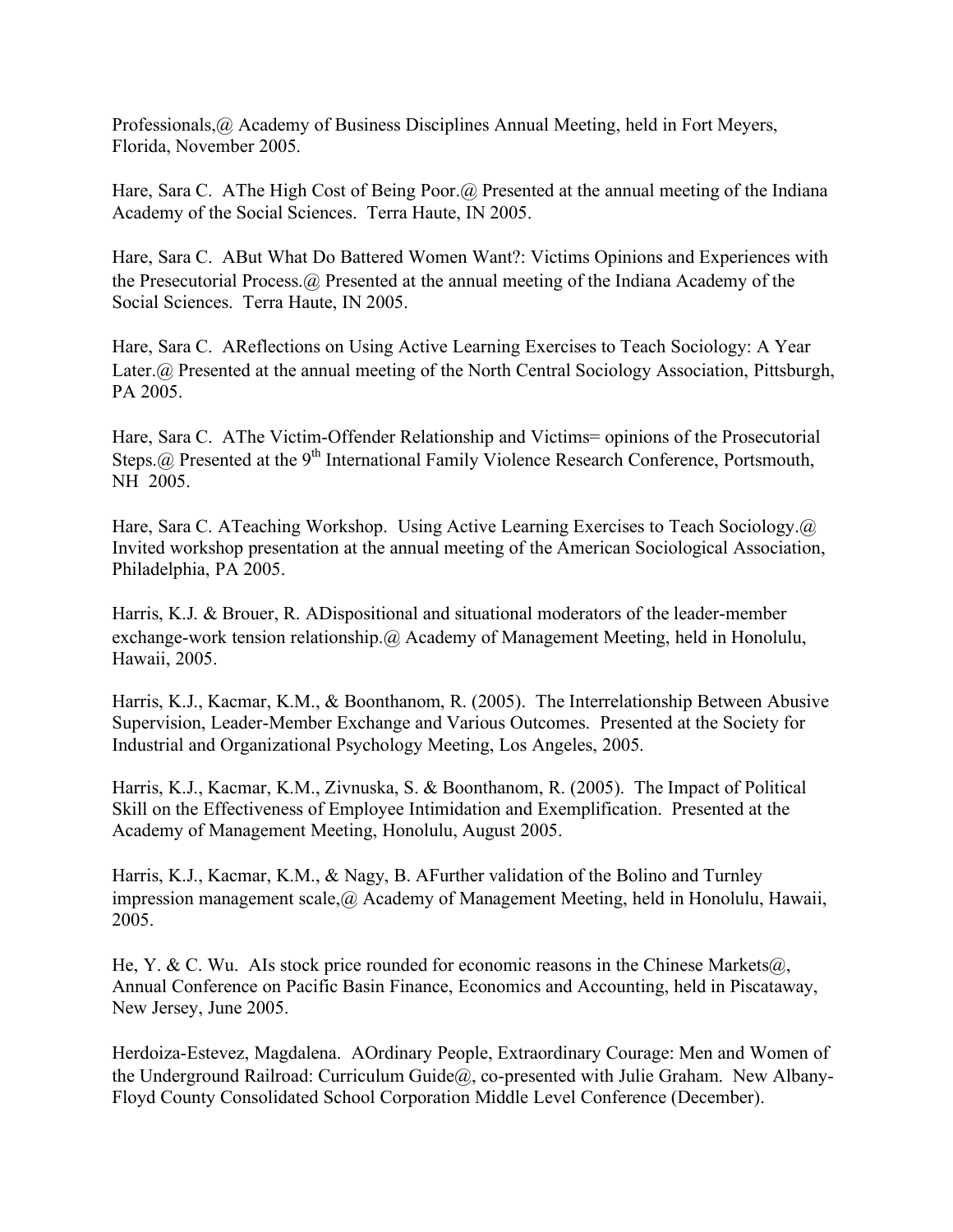Herdoiza-Estevez, Magdalena. ABuilding Partnerships to Promote Multicultural Practices and Global Understanding Among Teacher Candidates: Comparative Case Study@, co-presented with Greg Smedley, Eliza Chase and Jammie Mathes, 3<sup>rd</sup> Hawaii International Conference on Education (January).

Herdoiza-Estevez, Magdalena. ARap, Hip-Hop and Pop: A Discussion on the Impact of Popular Culture and Adolescent Behavior in the USA and Latin American Societies@ panel session with Drs. Gloria Murray and Karen Simms; AThe Impact of American Pop Culture Beyond its Boundaries (a), individual presentation, Indiana State Conference on Counseling (February).

Hollenbeck, J.E. Paper Presentation. *AThe 1918 Influenza Pandemic, Waiting to Return@*. Hoosier Association of Science Teachers 34<sup>th</sup> Annual Convention. Indianapolis, IN, February 2005.

Hollenbeck, J.E. and Hollenbeck, D.Z. Paper Presentation. *ATechnology as an Assessment Tool in Science Learning in the Diverse Language Classroom@* National Science Teachers Association National Conference, Dallas, TX. April 1, 2005.

Hunt, Randy E. Invited Seminar at University of Southern Indiana, Evansville, IN. Good Vibrations: How Sexual Communication in Leafhoppers and Treehoppers is Mediated by Vibrational Signals.

Jenks, Richard. AViolence in the Workplace: An Empirical Study.@ Presented at the annual conference of The Academy of Legal Studies in Business.@ San Francisco: Aug. 10-13, 2005.

King, Granville. Paper Presentation: ANarcissistic Leaders & Effective Crisis Management: A Review of Potential Problems & Pitfalls.@ Paper presented at the *2005 Midwest Academy of Management Annual Conference*, Chicago, IL.

Lennartz, R.C. (2005, October). The role of extramaze cues in spontaneous alternation task in rats. Presented at the Indiana Academy of Social Sciences.

Lewellen, M.J., (2005). Using Mentors to Teach Research Skills to Graduate Students, Presentation at the Annual Midwest Association of Teacher Educators Spring Conference, Lafayette, IN, April 2005.

Little, Eldon. AFloyd County, Indiana Community Survey: 2005 Comprehensive Land Use Plan Update@ with Don Lopp. Written for and presented to Floyd County, Indiana=s Planning and Zoning Commission, Fall 2005.

McKay, Marian. May 2005: Southern Indiana Sexual Assault Nurse Examiner/Sexual Assault Response Team Seminar. *Caring for the Care-Giver*. Southern Indiana SANE/SART Training Project.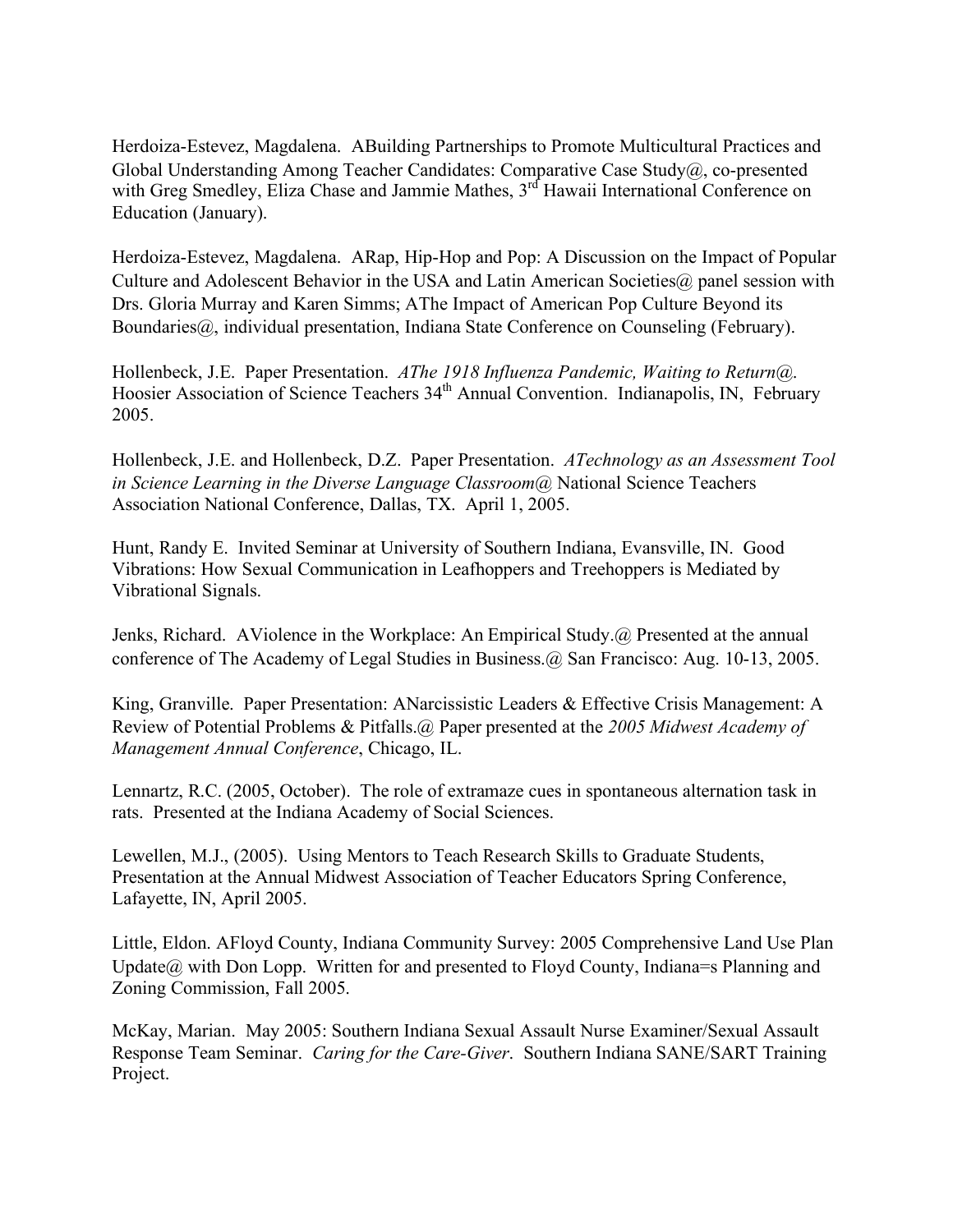McKay, Marian. February 2005: Psychopharmacology Presentation, Counseling Associates of So. Indiana.

McKay, Marian. May 2005: Southern Indiana Sexual Assault Nurse Examiner/Sexual Assault Response Team Seminar: *Drug-Facilitated Sexual Assault*. Southern Indiana SANE/SART Training Project.

Morgan, R.K., Wohlfarth, D. & Deines, H. (2005). Grab Bags: Interweaving Icebreakers with Course Content. Presented at the 25<sup>th</sup> Annual Lilly Conference.

Morgan, R.K. (2005). It Takes a Thief: Reflections on Becoming A Successful Facilitator of Learning. Key Note Address at the 9<sup>th</sup> Annual Auburn University Teaching Conference.

Morganett, L. Lee. AThe Social Studies: How to Create Better Citizens and Provide a Social Studies Curriculum That is Meaningful and Useful,@ presented at the National Council for the Social Studies Great Lakes Regional Conference on April 9, 2005, in Dubuque, Iowa.

Morganett, L. Lee. AMotivating Students in the Social Studies Classroom@ presented at the Indiana Council for the Social Studies annual conference on March 11, 2005, in Indianapolis, Indiana.

Morganett, L. Lee. AMotivating Students to Learn in the Social Studies Classroom, @ presented at the National Council for the Social Studies Great Lakes Regional Conference on April 9, 2005, in Dubuque, Iowa.

Myers, Judith. Presentation April 11, 2005. Bullitt County Women=s Council AWomen Activists and the Kentucky Birth Control Movement 1933-1943.@

Myers, Judith. Presentation August, 2005. Curricular Application of Cancer Resources for Population Focused Care in Community Health Nursing Nurse Educator Conference. Bellarmine University. Louisville, KY.

Myers, Judith. Presentation November 2005. ACurricular Application of Cancer Resources for Population Focused Care in Community Health Nursing@ Faculty Development Forum. Jefferson Community College. Louisville, KY.

Otu, Emmanuel and Hannel, Thaddaeus. Thermodynamics of the extraction of bismuth with organophosphorus acids. *19th National Conference on Undergraduate Research (NUCR)*, Lexington, WV, April 21-23, 2005.

Pinkston, Gary L., Ridout, Susan, and Riehl, Jane. *Advancing the Language Arts Via Technology Applications and Research*, Indiana Reading Professors portion of the Indiana State Reading Association Conference, Indianapolis, Indiana, March 2005.

Pinkston, Gary L. *Revealing the Invisible*, National Educational Computing Conference, Philadelphia, PA, June 2005.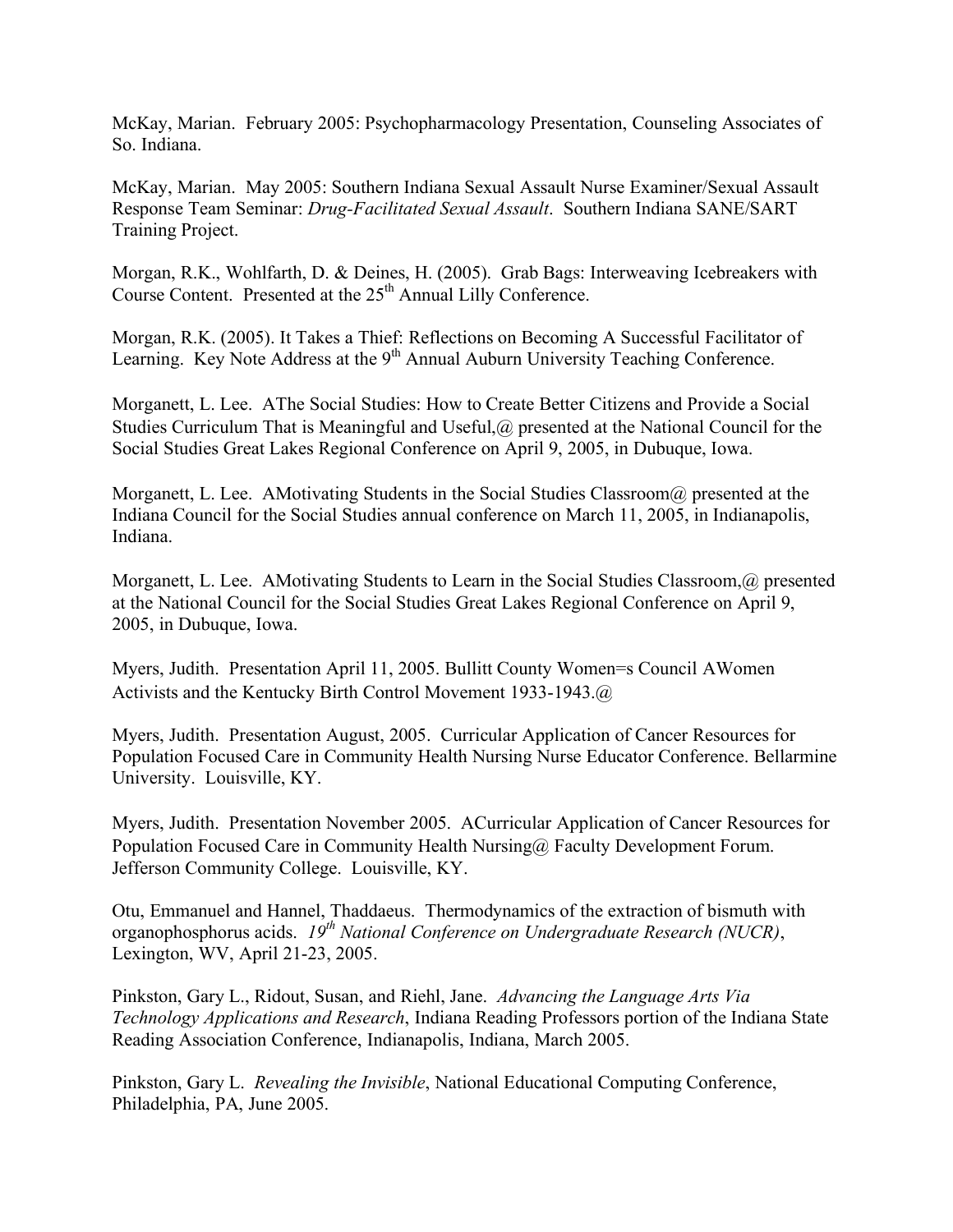Pinkston, Gary L., Ridout, Susan, and Riehl, Jane. *Multimedia Assessment Techniques Using Hand Held Technology,* Society for Information Technology and Teacher Education 16<sup>th</sup> International Conference, Phoenix, Arizona, March 2005.

Pittman, P. & Barney, D.K. ALearning Responsibility in Higher Education,@ *Academy of Business Disciplines Annual Meeting*, held in Ft. Myers Beach, Florida, November 2005.

Rakich, Jonathon. AA Profile of Hospital Competition in Louisville and Southern Indiana: The Issue of Cardiac Care - A Research Case@, Presentation and Proceedings (abstract). National Academy of Business Disciplines, Ft. Meyers Beach, Florida (November 2005).

Rakich, Jonathon. AA Strategic Management Model and Process for Evaluating Business Case Studies@, Presentation and Proceedings (abstract).  $5<sup>th</sup>$  Annual Hawaii International Conference on Business. Honolulu, Hawaii. (May 2005).

Ridout, Susan R. AElectronic Portfolio Mentoring Program: Teaming Award@ (with Burba and Schweitzer). Kentucky Middle School Association Annual Fall Conference, Erlanger, Kentucky, September 2005.

Ridout, Susan R. AUniversity Student E-Mail Project@ (with Burba and Schweitzer). Kentucky Middle School Association Spring Conference, 2005.

Ryan, Walter F. Presentation at the NCTM Conference in Anaheim, California on April 6-9, 2005, Title: AEnabling K-9 teachers of mathematics to increase student learning $@$ .

Schansberg, D. Eric. A Legislate Justice Not Morality $\omega$ , annual regional conference of the Evangelical Theological Society; Louisville, KY, March 18, 2005.

Shen, Yu. International Symposium and workshop on China-Italy Relations and Nationalist China=s Foreign Relations, 1928-1947, in Venice, Italy, 10/12-10/15. Invited. Presented a paper on AAnother American Advisor, Another Controversy.@

Sloss, G. Sam. July 12, 2005. AUsing Experimental Design in Abuse Research.@ Paper prepared for 9<sup>th</sup> International Family Violence Research Conference at Portsmouth, New Hampshire.

Sloss, G. Sam and Sheila A. Andersen. August 17, 2005. AMaking the Streets Safe: The Case of Louisville, Kentucky.@ Presented at the 2005 Annual Meetings of the *Society for Applied Sociology*.

Smead, Rosemarie. Advanced Group Counseling Strategies for Pre-Delinquent and Delinquent Youth. Presented to the Mott Children=s Hospital, Flint, Mi. Two days of workshops for the social workers, mental health counselors, and psychologists of the Mott=s Children=s Hospital Behavioral Care Unit. March 24 & 25, 2005.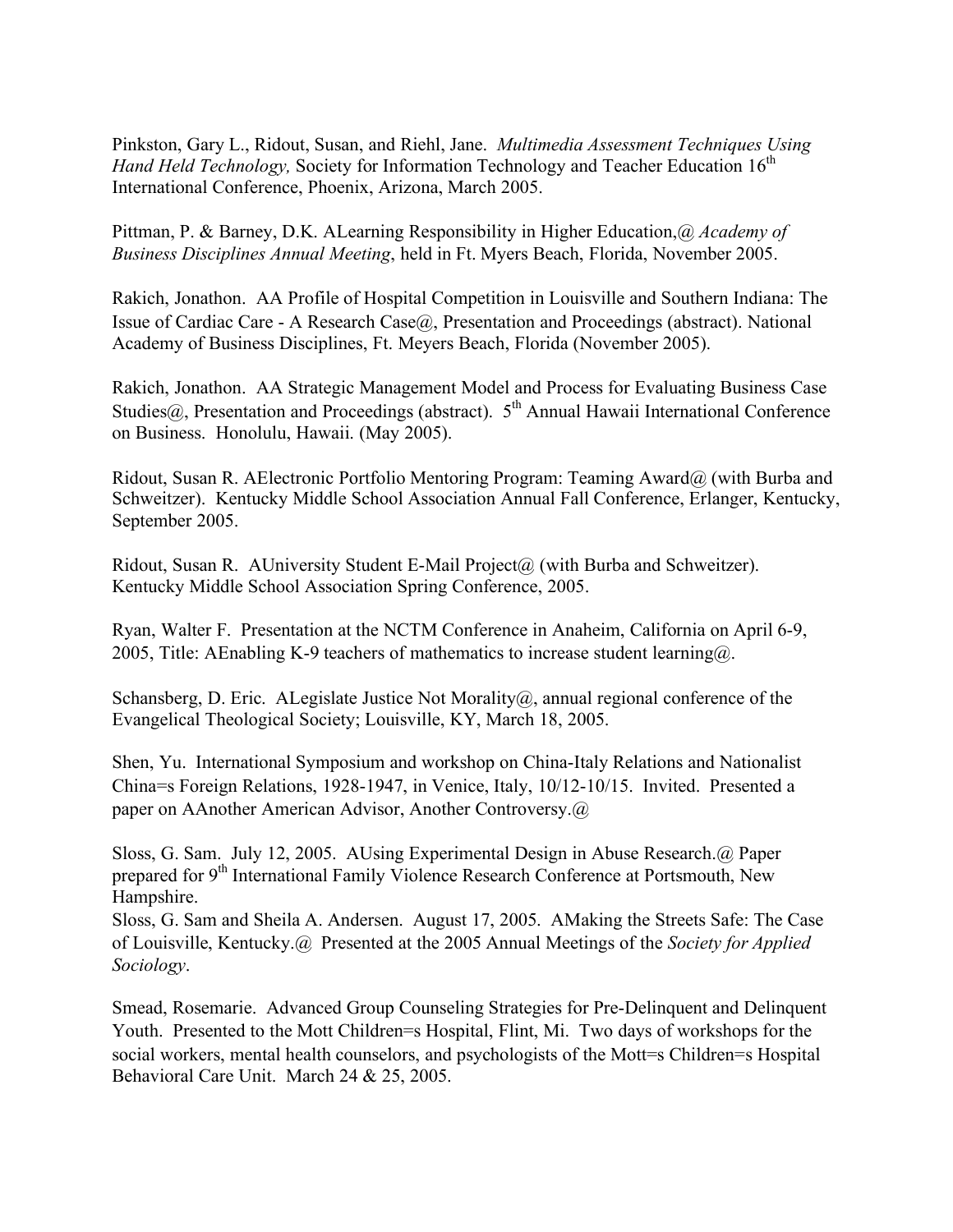Srinivasan, A.K., Fleming, R., & Pagoulatos, A. AEnvironmental Justics Revisited: The Case of Kentucky,@ Southern Extension Research Activity Information Exchange Group: 30 - Natural Resource Economics, held in Tallahase, Florida, May 2005.

Taylor, D.W. Early Fossil Inflorescences and Flowers: Implications for Floral Development and Evolution. University of Bonn, Germany. Current Views of the Ancestral Flower: Evidence from Phylogeny, Fossils and Floral Development. Field Museum of Natural History, Chicago.

Taylor, D.W. 2005. Lower Cretaceous evidence for the Cabornbaceae water lilly lineage and use to leaf architectural characters to identify major clades. XVII International Botanical Congress (XVII IBC 2005) Abstracts. (Invited Oral Contribution to Symposium).

Thackeray, Frank. AThe Politics of Perception: Russians and Poles after the Congress of Vienna.@ VII World Congress of the International Council for Central and East European Studies. Berlin, Germany, July 2005.

Thompson-Book, Barbara C. Indiana Teachers of Writing Annual Conference, Indianapolis, IN. AUsing Developmental Writing Rubrics to Assess Student Writing.@

Thompson-Book, Barbara C. Indiana State Reading Conference, Indianapolis, IN., APractices that Increase Reaching Achieve: What the Research Says You Can Do to Help Your Students Do Well.@

Tipgos, Manuel. AIn Search for a Coop Learning Model: Choice and Experience $(a, 8<sup>th</sup>$  Annual Meeting of the Minds Conference, Eastern Kentucky University, Richmond, Kentucky, September 9-10, 2005.

Treves, D.S. and Ellis, N.E. Characterization of oil degrading microbial populations in the Ohio River (oral presentation). 2005 Indiana Academy of Science Annual Meeting, St. Mary of the Woods College.

Treves, D.S. and Duke, D.N. Bacterial diversity of a mesothermic, sulfur-enriched mineral spring in southern Indiana (poster). International Union of Microbiological Sciences Annual Meeting, San Francisco, CA.

Treves, D.S. AMicrobial diversity in sulfur-enriched mineral springs in central Indiana@. Invited talk at EC-US Task Force on Transatlantic Biotechnology Research, Brussels, Belgium.

Treves, D.S. and Tate, A. Isolation of halophilic bacteria from mineral springs in Indiana, Illinois and Kentucky (poster). 2005 Indiana Academy of Science Annual Meeting. St. Mary of the Woods College.

Wadsworth, Frank and Wincent, William. AEarnings Claims: To Be or Not to Be, That Is the Question!,@ International Society of Franchising Conference, University of Westminster, London, United Kingdom, May 2005.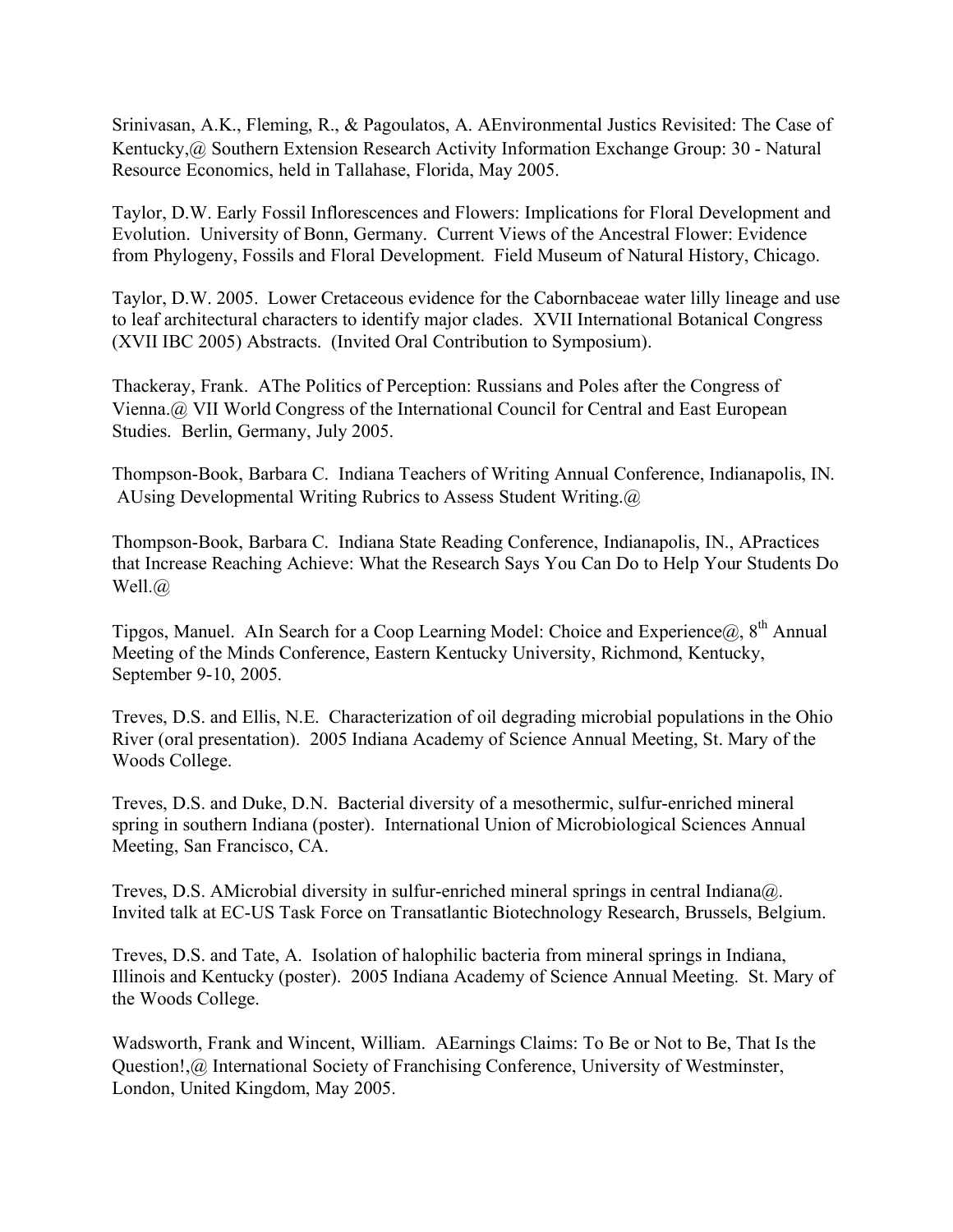Wheat, J., Swartz, B., & Wadsworth, F. Financial Systems and Business Activity in Poland, Latvia, Lithuania, and Estonia. Development and Convergence of Financial Sectors of New EU Members Conference, Tallin, Estonia, November, 2005.

Wille, D. (April, 2005.). Assessments, observations and interviews: In and out of classroom hands on experiences in Developmental Psychology. Paper presented at the First SRCD biennial Developmental Science Teaching Institute, Atlanta, GA.

Wille, D. (May, 2005). Ethics of scholarship of teaching and learning: Students as subjects and professor as researcher. Paper presented at the College Teachers of Undergraduate Psychology poster session, Midwest Psychological Association Annual Meeting, Chicago, IL.

Wille, D. (April 2005). Longitudinal investigation of the HOME Inventory: Parenting stress and the family environment. Paper presented at the biennial meeting of the Society for Research in Child Development, Atlanta, GA.

Wille, D. and Mahinur, M. (May 2005). Cross-cultural study of emotional expression: The problem of alexithymia. Paper presented at the annual meeting of the Midwestern Psychological Association, Chicago, IL.

Wong, A.S., White, J., & Carducci, B.J. (2005, August). Dispositional effect and consumer choice: Know when to Hold=em or Fold=em. Paper presentation at the annual meeting of the American Psychological Association, Washington, D.C.

Zorn, Christa. AThe Cosmopolitan Intellectual during World War I@ Vernon Lee Conf. In Florence, Italy, May 28-30, 2005.

# **PERFORMANCES & CREATIVE WORKS**

Clem, Debra and Georgia Stange, (two-person exhibition) Soho20Gallery, New York, NY (Feb. 1-26, 2005).

Clem, Debra. Female Nudes, (group exhibition) Pyro Gallery, Louisville, KY.

Clem, Debra. National Affiliate Exhibition, (members exhibit), Soho20 Gallery, New York, NY.

Clem, Debra. Lesbaroque, (solo exhibition) Pyro Gallery, Louisville, KY (May 13-June 25, 2005).

Goldstein, Joanna. Piano Performance. January 23, 2005. Kentucky Center Chamber Players (at U of L, 3 p.m.). Music by Schwanter and Zemlinsky.

Goldstein, Joanna. Piano Performance. January 30, 2005. Music Faculty Gala (at IUS, 7:30 p.m.). Music by Bach and Brubeck.

Goldstein, Joanna. Piano Performance. March 20, 2005. Steinways Alive (at IUS, 7:30 p.m.). Music by Bach, Liszt, Grieg, Rachmaninoff, Rimsky-Korsakov and Saint-Saens.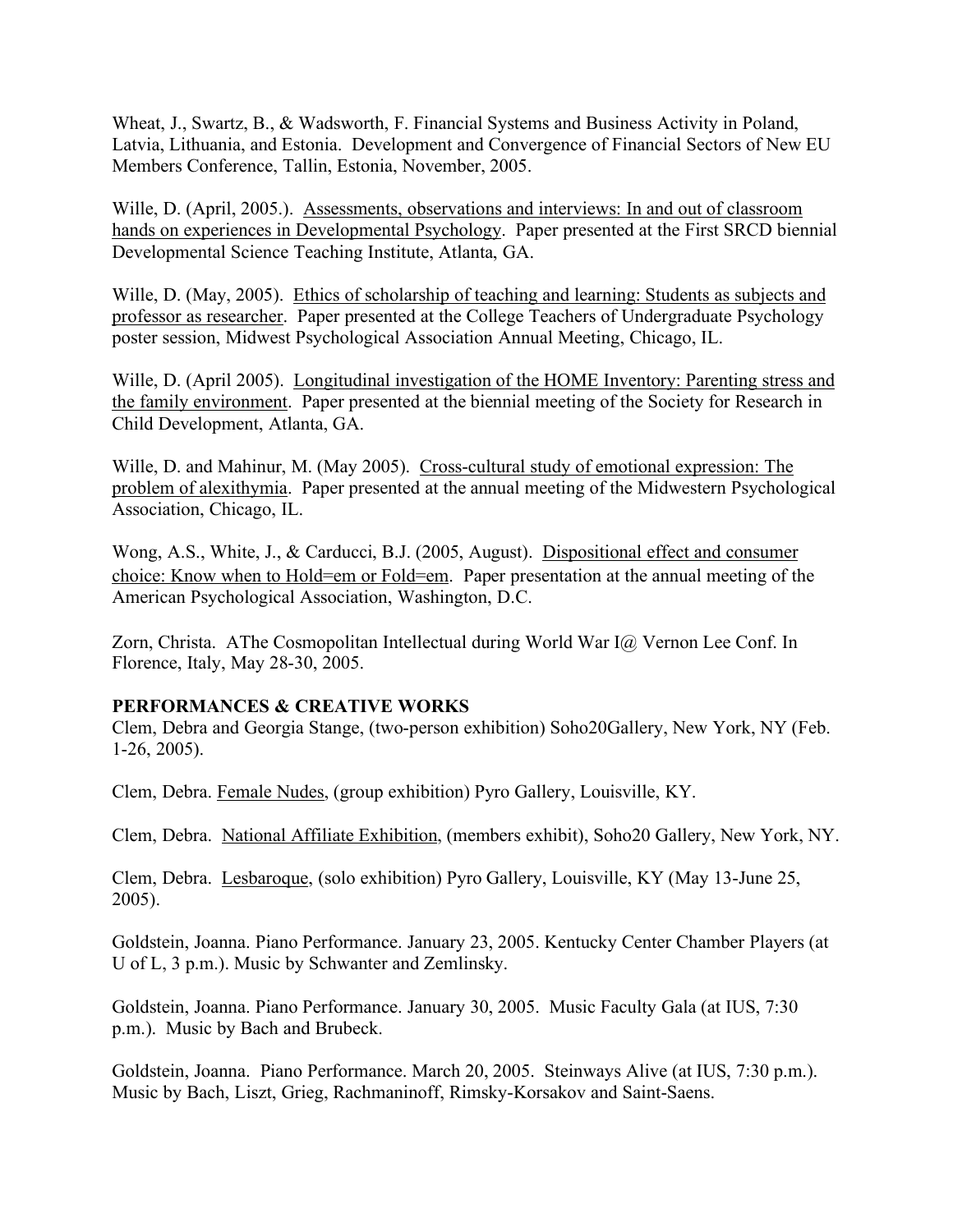Goldstein, Joanna. Piano Performance. April 9, 2005. Kentucky Center Chamber Players (in Loretto, KY, 7 p.m.). Music by Debussy, Bartok, Vaughn Williams.

Goldstein, Joanna. Piano Performance. April 10, 2005. Kentucky Center Chamber Players (at U of L, 3 p.m.)Same program as above.

Goldstein, Joanna. Piano Performance. October 23, 2005. Music Faculty Gala (at IUS, 7:30 p.m.). Music by Tower.

Goldstein, Joanna. Piano Performance. October 30, 2005. Kentucky Center Chamber Players (at IUS, 3 p.m.). Music by Schumann, Sheng and Tchaikovsky.

Goldstein, Joanna. Conducting. February 6, 2005. IUS Orchestra Pops Concert (at IUS, 3 p.m.). Various pops and light classics selections.

Goldstein, Joanna. Conducting. April 24, 2005. IUS Orchestra (at IUS, 3 p.m.). Music by Cimarosa and Hoist.

Goldstein, Joanna. Conducting. June 19, 2005. IUS Orchestra Summer Pops Concert (at IUS, 3 p.m.). Broadway, opera and operetta.

Goldstein, Joanna. Conducting. November 6, 2005. Commonwealth Brass Band (at IUS, 3 p.m.). Burke and Cimarossa.

Goldstein, Joanna. Conducting. December 10 & 11, 2005. IUS Orchestra (at IUS, 7:30 p.m. & 3 p.m.). Holiday pops.

Goldstein, Joanna. Brass Performance. February 13, 2005. Commonwealth Brass Band playing  $3<sup>rd</sup>$  cornet (at IUS, 3 p.m.).

Goldstein, Joanna. Brass Performance. March 10-11-12, 2005. Commonwealth BB performance in North American Brass Band Championships in Chicago.

Goldstein, Joanna. Brass Performance. May 1, 2005. Commonwealth BB performance playing  $3<sup>rd</sup>$  cornet (at IUS, 3 p.m.).

Goldstein, Joanna. Brass Performance. June 12, 2005. Commonwealth BB and Brass Band of the Tri-State, playing  $3^{rd}$  cornet (at IUS, 3 p.m.).

Goldstein, Joanna. Brass Performance. August 27, 2005. Commonwealth BB, playing 3rd cornet and a flugelhorn solo by Rodrigo (Louisville, Lynn=s Paradise Café, 10:30 a.m.).

Goldstein, Joanna. Brass Performance. September 11, 2005. Commonwealth BB, playing 3rd cornet and a flugelhorn solo as noted above (at Highland Hills Middle School, Floyd Co, 3 p.m.).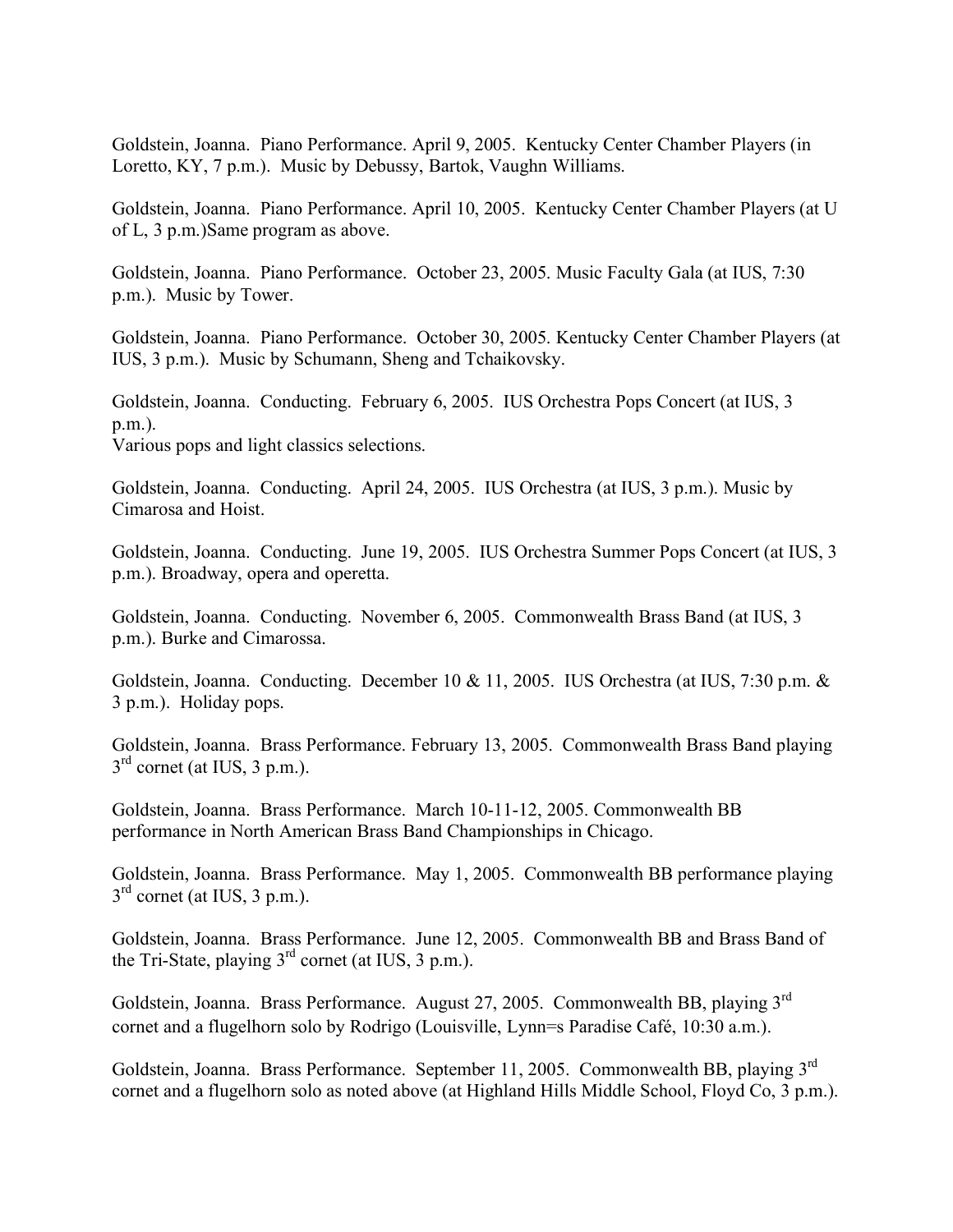Goldstein, Joanna. Brass Performance. September 25, 2005. Commonwealth BB, playing 3rd cornet and a flugelhorn solo as noted above (at IUS, 3 p.m.).

Goldstein, Joanna. Brass Performance. November 6, 2005. Commonwealth BB, playing 3rd cornet (at IUS, 3 p.m.).

Guenther, John. **Indiana ACeramic Professors@ Show**. An invitational exhibit of 29 university/college ceramic instructors. February 25-April 14, 2005. AMACO/Brent Gallery. Indianapolis, IN.

Guenther, John. **John Guenther & Robert Sirko**. A two-man invitational exhibit. November 14-December 9, 2005. Christel DeHaan Fine Art Center. University of Indianapolis. Indianapolis, IN.

Guenther, John. **2005 Annual Alumni Exhibition**. A juried exhibition. September-October, 2005. Patti & Rusty Rueff Gallery. Purdue University. West Lafayette, IN.

Jones, Brian H. **Invitational, group print exhibition**, Free Library of Philadelphia, Philadelphia, PA.

Jones, Brian H. **Invitational, Walking n Water Portfolio**, Purdue University Galleries, West Lafayette, IN.

Jones, Brian H. **Invitational, Free Speech Zone Portfolio**, Purdue University Galleries, West Lafayette, IN.

Jones, Brian H. **September 11 Memorial Portfolio**, Vancouver School of Arts & Academics, Washington.

Jones, Brian H. **Juried, 19th Parkside National Small Print Exhibition**, University of Wisconsin.

Jones, Brian H. **Juried, Sixty Square Inches, 15th Biennial North America Small Print Competition**, Purdue University, West Lafayette, IN.

Jones, Brian H. **Invitational, Catfish Press Portfolio,** Huntsville Museum of Art, Huntsville, AL.

Stallard, Donna. Spring 05. *Small Town, Big ART*, Old Katy Glasswork, Denison, TX.

Stallard, Donna. Spring 05. *Walking on Water*, Purdue University Galleries, West Lafayette, IN.

Stallard, Donna. Spring 05. *Walking on Water*, Philadelphia Free Library, Philadelphia, PA.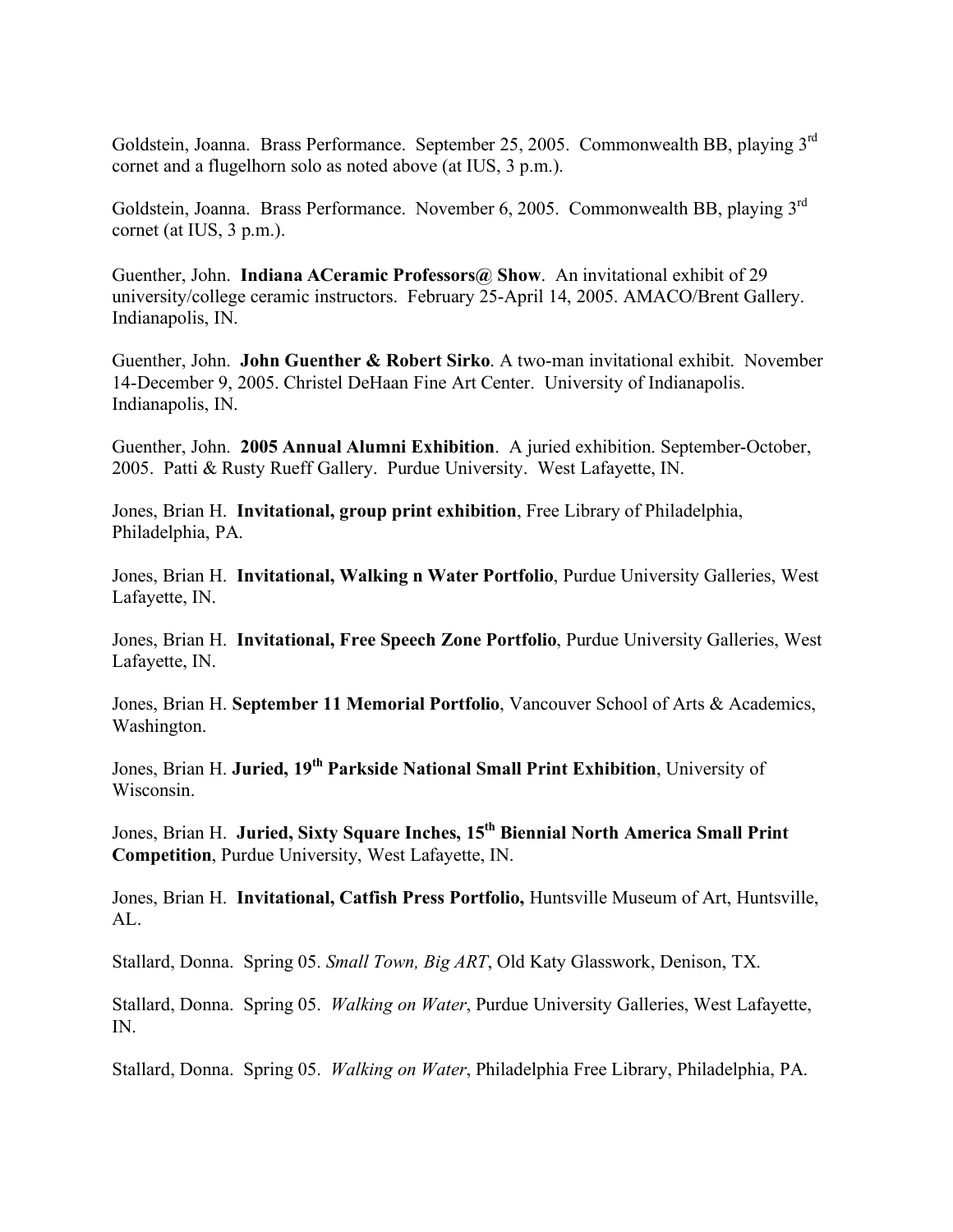Stallard, Donna. Spring 05. *Walking on Water*, SUNY Brockport, Brockport, NY.

Stallard, Donna. Fall 05. *The Last 10 Years: Prints Revisited*, MACA, Mt. St. Francis, IN. (One person show).

Stem, Erich. Wrote music for theatre production of *Crimes of the Heart* in March, 2005.

Stem, Erich. Composed music entitled *Windows II* for internationally-released CD (Challenge Records) by the Aurelia Saxophone Quartet from Holland (released in October, 2005).

Whitesell, Marilyn. Regional Invitational Group Show: *IUS Faculty Show*, IUS Library, IUS, New Albany, IN.

Whitesell, Marilyn. Regional Invitational Group Show: *Double-Speak-American and Irish Artists*, Ronald L. Barr Gallery, IUS, New Albany, IN.

Whitesell, Marilyn. Regional Invitational Group Show: *Two Artists*, Cathedral Heritage Gallery, Louisville, KY.

Whitesell, Marilyn. Regional Invitational Group Show: *Christmas Boutique*, PYRO Gallery, Louisville, KY.

Whitesell, Marilyn. International Invitational Group Show: *Walking on Water*, Tower Fine Arts Gallery, Brockport, NY.

Whitesell, Marilyn. International Invitational Group Show: *Walking on Water*, Visual Studies Workshop, Rochester, NY.

Whitesell, Marilyn. International Invitational Group Show: *Walking on Water*, Rueff Gallery, Purdue University, Lafayette, IN.

Whitesell, Marilyn. Print Collection: Leigh Block Museum of Art, Northwestern Univ., Evanston, IL.

## **REVIEWS**

Abernethy, Michael. Published in *Popmatters* E-zine: Commentaries: ANewsworthy@, http://popmatters.com/tv/features/050527-newsworthy.shtml AWatchful Eyes,@ http://popmatters.com/tv/features/050414-kidstv.shtml AThe Uproar over Sex on TV,@ http://www.popmatters.com/tv/features/051214-sexontv.shtml Reviews: ACommitted: Committed,@ http://www.popmatters.com/tv/reviews/c/committed-2005.shtml AReading Meanings:NUMB3RS@, http://popmatters.com/tv/reviews/n.numb3rs-2005.shtml ANo Clear Answers Yet: *Carnivale*@, http://www.popmatters.com/reviews/c/carnivale-2005.shtml

ANot so Simple: Fat Actress@, http://www.popmatters.com/tv/reviews/f/fat-actress-2005-shtml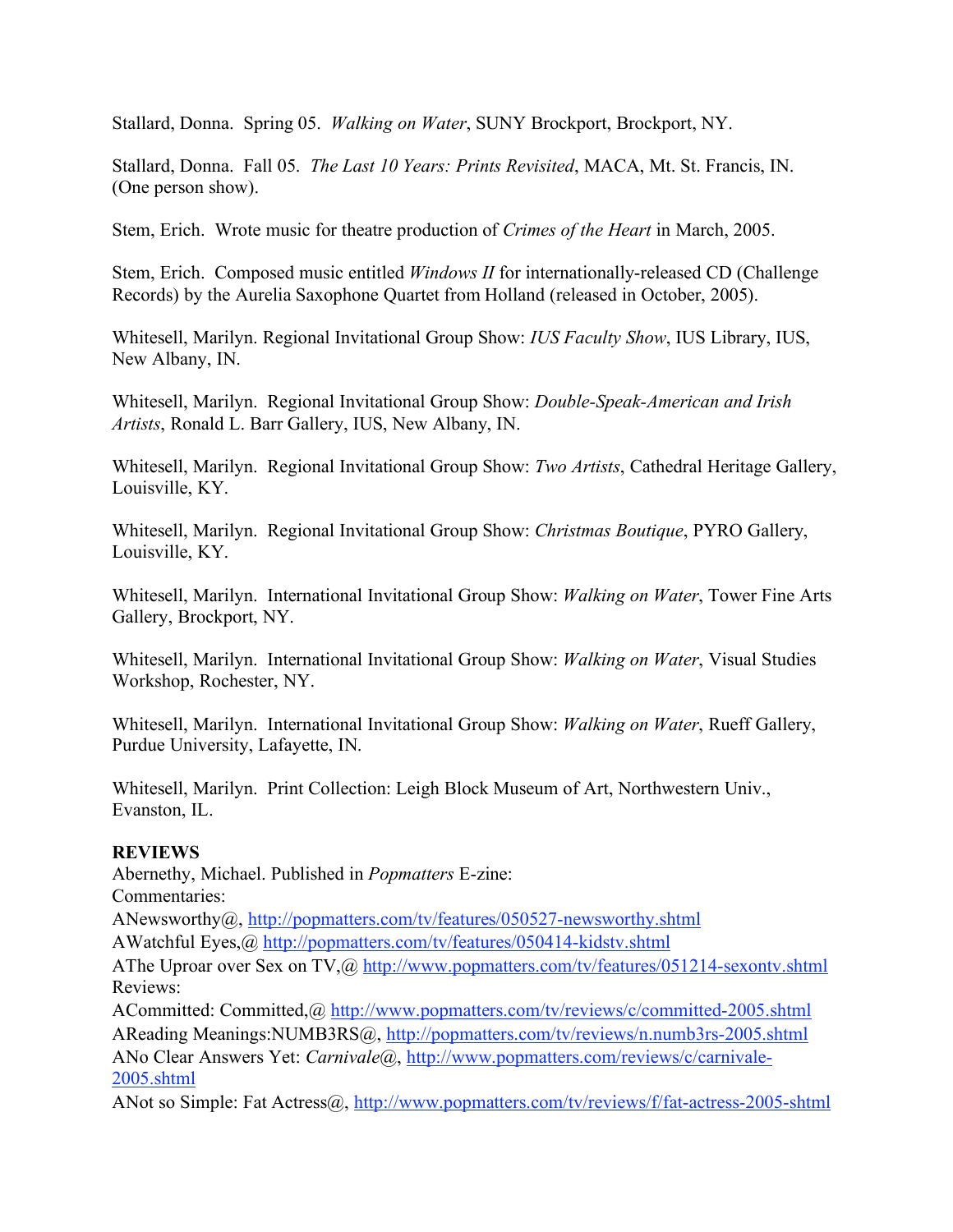ACha-cha: Dancing with the Stars@, http://www.popmatters.com/tv/reviews/d/dancing-withthe-stars-050711.shtml

ASilly Things: *The Andy Milonakis Show*@, http://popmatters.com/tv/reviews/a/andy-milonakisshow.shtml.

ADebunking: *Miami Ink and Ink=d*@, http://popmatters/com/tv/reviews/i/inked-050809.shtml AGood at Heart: The Oprah Winfrey Show@, http://popmatters.com/tv/reviews/o/oprahwinfrey-show-050914.shtml

ALegacies: *How I Met Your Mother*@, http://www.popmatters.com/tv/reviews/h/how-i-metyour-mother-051003.shtml

ASilly: *Out of Practice*@, http://www.popmatters/com/tv/reviews/o/out-of-practice-050927.shtml

AVanishing Acts: *Without a Trace*,@ http://www.popmatters.com/tv/reviews/w/without-a-trace-051013.shtml

ALife Lessons: *Daisy Does America*@, http://popmatters.com/tv/reviews/d/daisy-does-america-051213.shtml

Allen, Anne E. Review of *Hawaiian Quilts: Tradition and Transition* by Reiko Mochinaga Brandon and Loretta G.H. Woodward in *Pacific Affairs*, vol. 78, no. 3, Fall 2005, pp. 524-527.

Baker, Crump W. Reviewed paper ASome properties of almost contra-precontinuous functions@ for publication in the journal *Bulletin of the Malaysian Mathematical Society*.

Baker, Crump W. Reviewed paper Aon generalized delta-semiclosed sets in topological spaces<sup>(a)</sup> for publication in the journal *Chaos*, Solitons and Fractals.

Baker, Crump W. Reviewed paper AOn Slightly precontinuous functions  $\omega$  for publication in the journal *International Journal of Mathematics and Mathematical Sciences*.

Bowles, D. Manuscript Reviewer: *Taylor=s Fundamentals of Nursing*, 6<sup>th</sup> ed. Lippncott, Williams and Wilkins, Chapters 26 and 45 (Health Promotion and Oxygenation).

Bowles, D. Manuscript Reviewer: *Lemone Medical-Surgical Nursing*, Prentice Hall Nursing, Chapter 18 (Disturbances in Fluid and Electrolytes).

Bowles, D. Manuscript Reviewer: *Nursing Spectrum*, ARheumatoid Arthritis, Living with a Chronic Condition@.

Farrell, William. A review of Roger Matthews and Jock Young (ed.) **The New Politics of Crime and Punishment** for the **British Politics Group Newsletter**, Winter 2005.

Forinash, Kyle. Review of Manuscript 18690 AA Visual approach for breather and antibreather@ by Z. Qiang, Y. Ping, G. Lunxun for *American Journal of Physics*.

Forinash, Kyle. Review of Manuscript 19210 ACOLLISIONS IN SECONDARY SCHOOL: A conceptual approach@ by Sampaio e Sousa and Carvalho for *American Journal of Physics*.